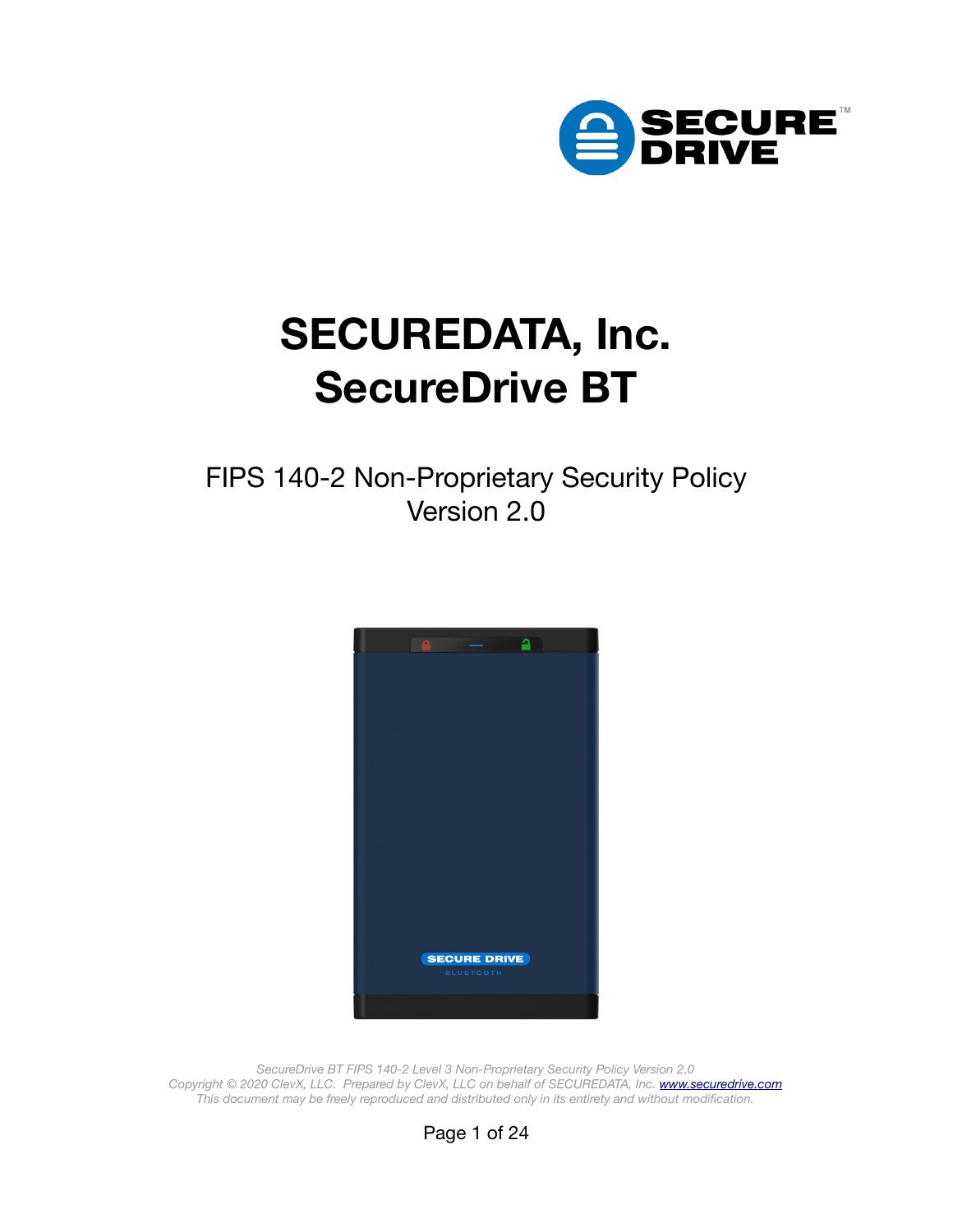

### **Table of Contents**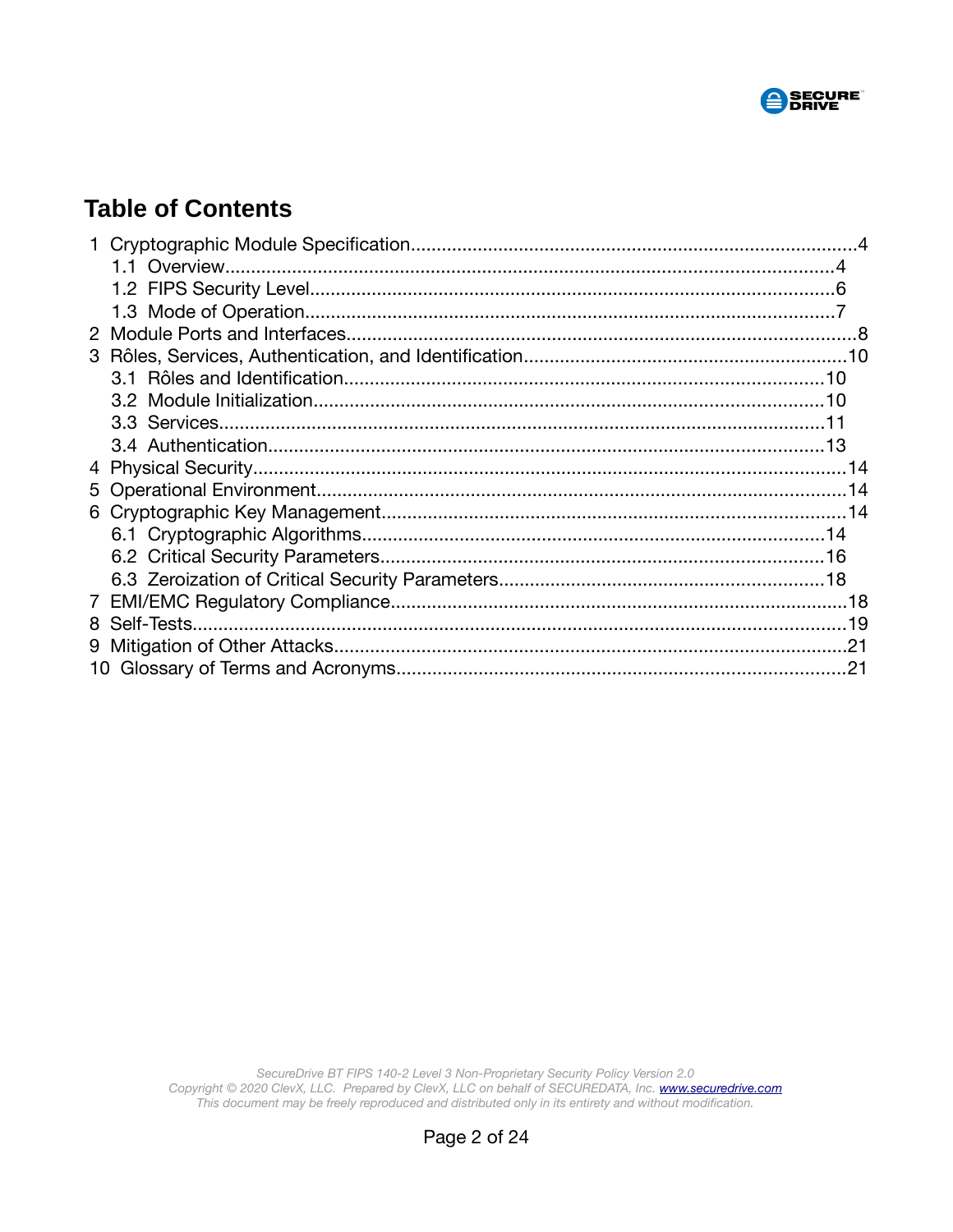

## **List of Tables**

## **List of Figures**

|--|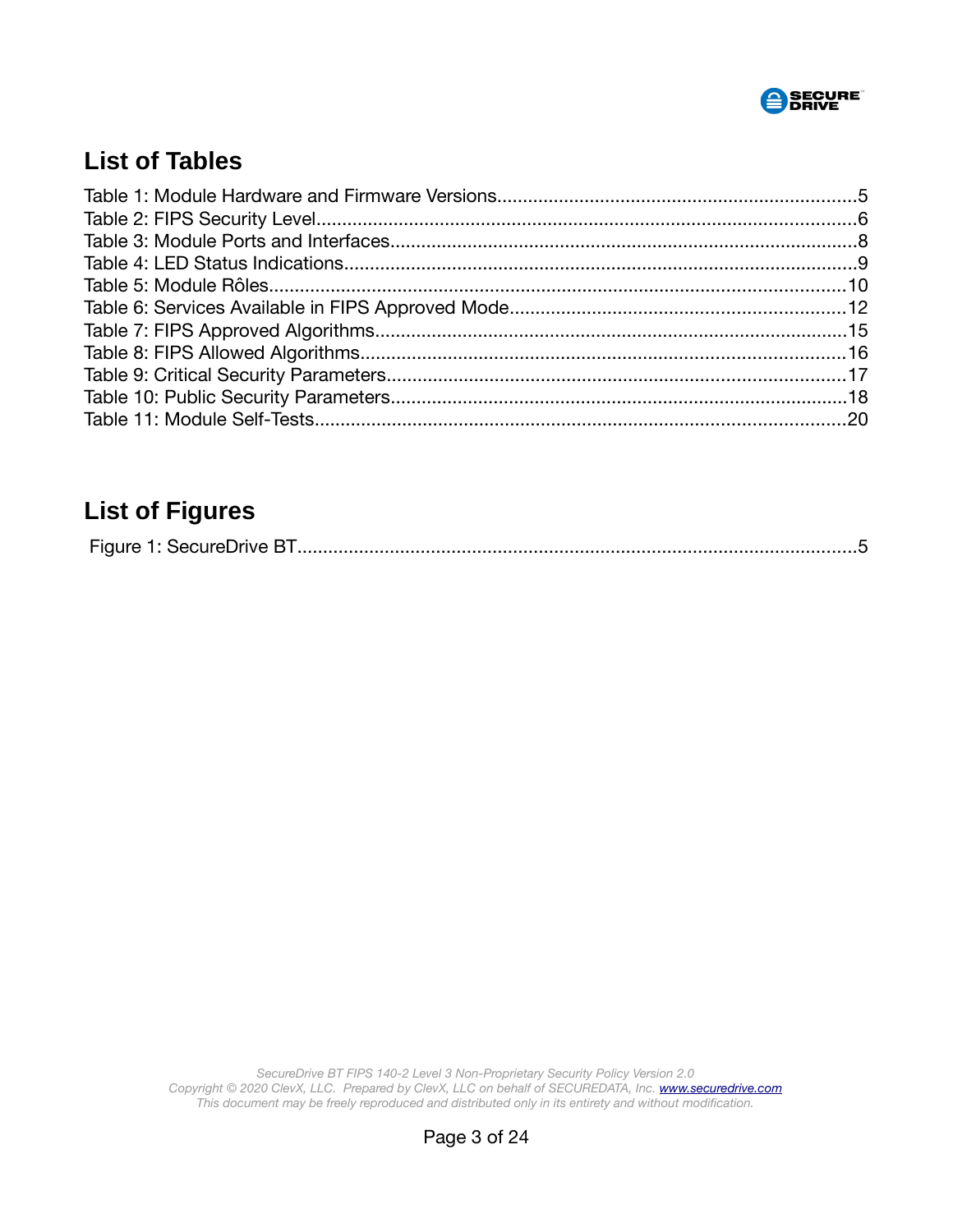

## <span id="page-3-1"></span> **1 Cryptographic Module Specification**

#### <span id="page-3-0"></span> **1.1 Overview**

The SECUREDATA, Inc. SecureDrive-BT is a multi-chip, stand-alone, cryptographic module that provides hardware-encrypted storage of user data with a USB 3.0 interface. Access to encrypted data is authenticated via the Bluetooth interface. User data is protected by 256-bit XTS-AES encryption that secures sensitive information from unauthorized disclosure in the event that the module is lost or stolen. The custom electronics within the module are encapsulated within an opaque, production grade epoxy. The module's enclosure defines the cryptographic boundary.

The data encryption key (DEK) and other critical security parameters (CSPs) are generated by a NIST approved DRBG<sup>[1](#page-3-2)</sup> within the module when it is first used. The seed for the DRBG is also produced within the module from a hardware-based, entropy generator.

The user interface for the module is three (3) status-indicators LEDs. The LEDs are each a different color, red, green, and blue.

<span id="page-3-2"></span>1 *[SP 800-90Ar1 – Recommendation for Random Number Generation Using Determini stic Random Bit Generators](https://csrc.nist.gov/publications/detail/sp/800-90a/rev-1/final)*. NIST. (June 2015).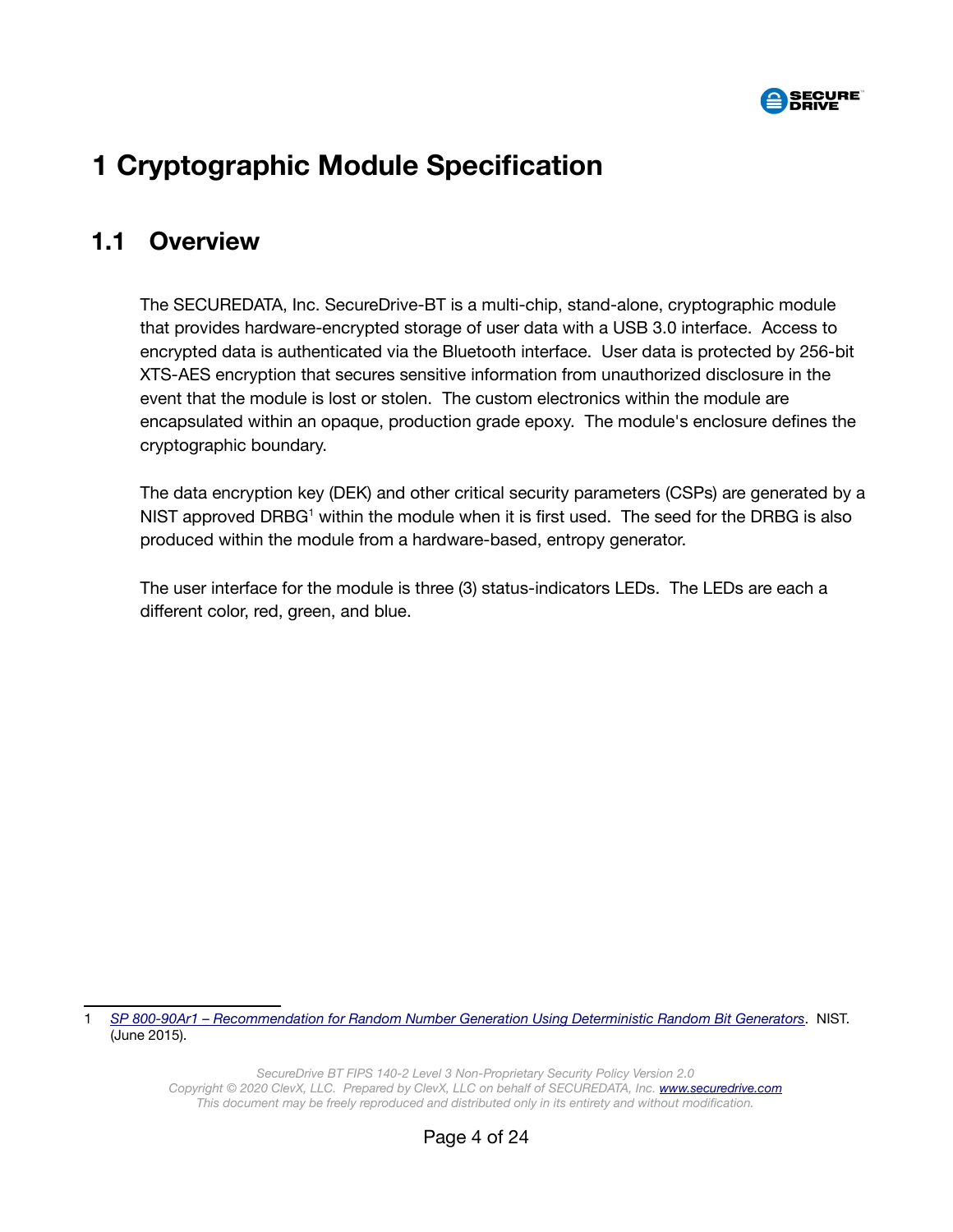



<span id="page-4-0"></span>

| <b>Hardware Part Numbers</b>                                                                                                                                                                                                                                                         | <b>Firmware Versions</b><br>(implemented on all hardware versions)                                                                                                                                               |
|--------------------------------------------------------------------------------------------------------------------------------------------------------------------------------------------------------------------------------------------------------------------------------------|------------------------------------------------------------------------------------------------------------------------------------------------------------------------------------------------------------------|
| $SD-BT-12-BU-1TB$<br>$SD-BT-12-BU-2TB$<br>$SD-BT-20-BU-1TB$<br>$SD-BT-20-BU-2TB$<br>$SD-BT-20-BU-4TB$<br>$SD-BT-20-BU-5TB$<br>$SD-BT-12-BU-250GB-SSD$<br>$SD-BT-12-BU-500GB-SSD$<br>$SD-BT-12-BU-1TB-SSD$<br>$SD-BT-12-BU-2TB-SSD$<br>$SD-BT-12-BU-4TB-SSD$<br>$SD-BT-12-BU-8TB-SSD$ | Each module has one each of<br>Firmware A and Firmware B.<br><i>Firmware A</i><br>CLEVX 3637E USB V0313<br>or<br>CLEVX 3637E USB V0314<br>(no security relevant differences)<br>Firmware B<br>CLEVX SATA-BT v2.3 |

*Table 1: Module Hardware and Firmware Versions*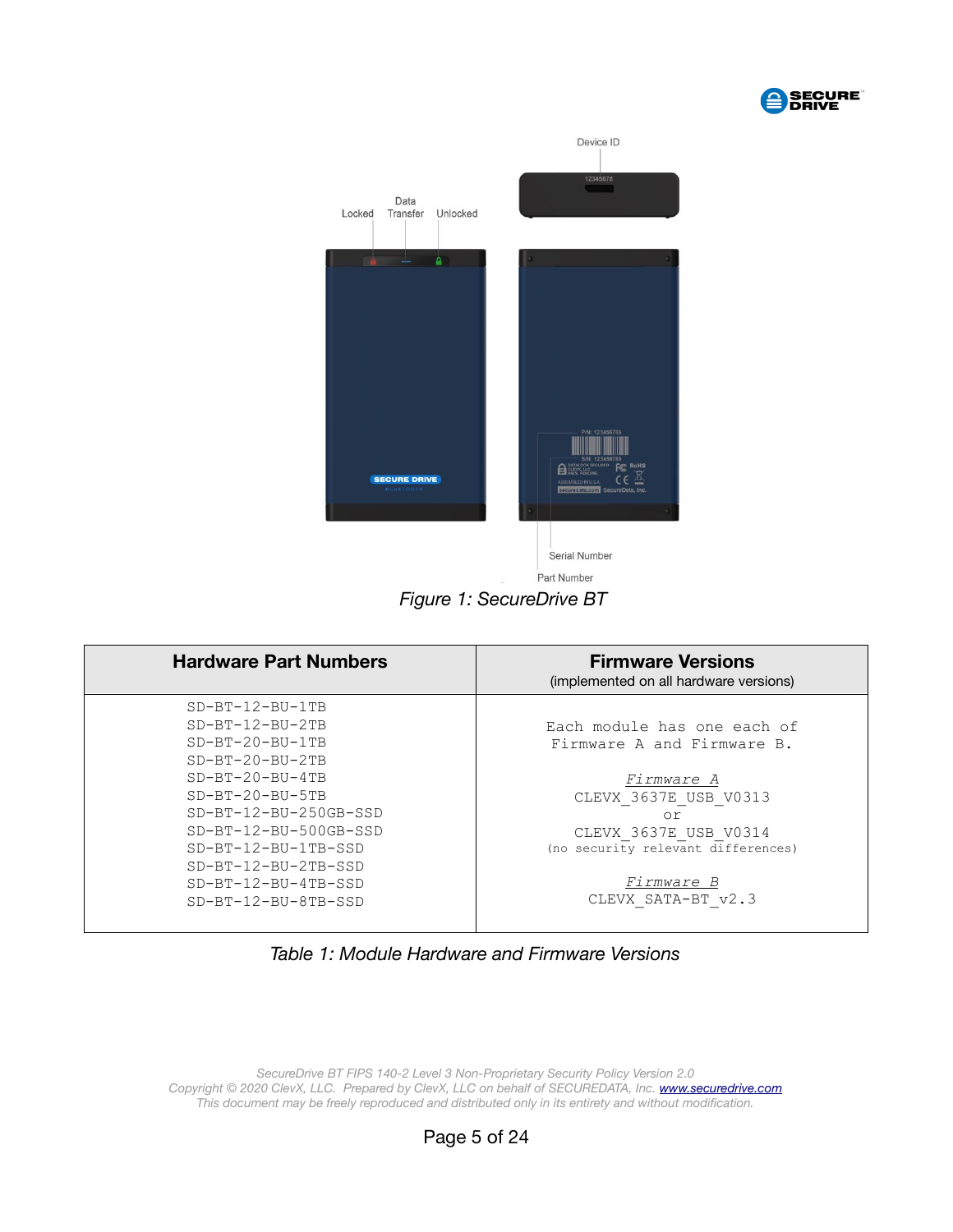

## <span id="page-5-0"></span> **1.2 FIPS Security Level**

| <b>FIPS Area</b>              | <b>FIPS Security Requirement</b>    | <b>Level</b> |
|-------------------------------|-------------------------------------|--------------|
|                               | Cryptographic Module Specification  | З            |
| 2                             | Module Ports and Interfaces         | 3            |
| 3                             | Rôles, Services, and Authentication | 3            |
| 4                             | Finite State Model                  | 3            |
| 5<br><b>Physical Security</b> |                                     | 3            |
| 6                             | <b>Operational Environment</b>      | n/a          |
| 7                             | Cryptographic Key Management        | З            |
| 8                             | <b>EMI/EMC</b>                      | 3            |
| 9                             | Self-Tests                          | 3            |
| 10                            | Design Assurance                    | 3            |
| 11                            | Mitigation of Other Attacks         | n/a          |

The module meets the overall requirements for FIPS  $140-2^2$  $140-2^2$  $140-2^2$  Level 3.

*Table 2: FIPS Security Level*

<span id="page-5-1"></span>2 *[FIPS 140-2 – Security Requirements for Cryptographic Modules.](https://csrc.nist.gov/publications/detail/fips/140/2/final)* NIST. (December 2002).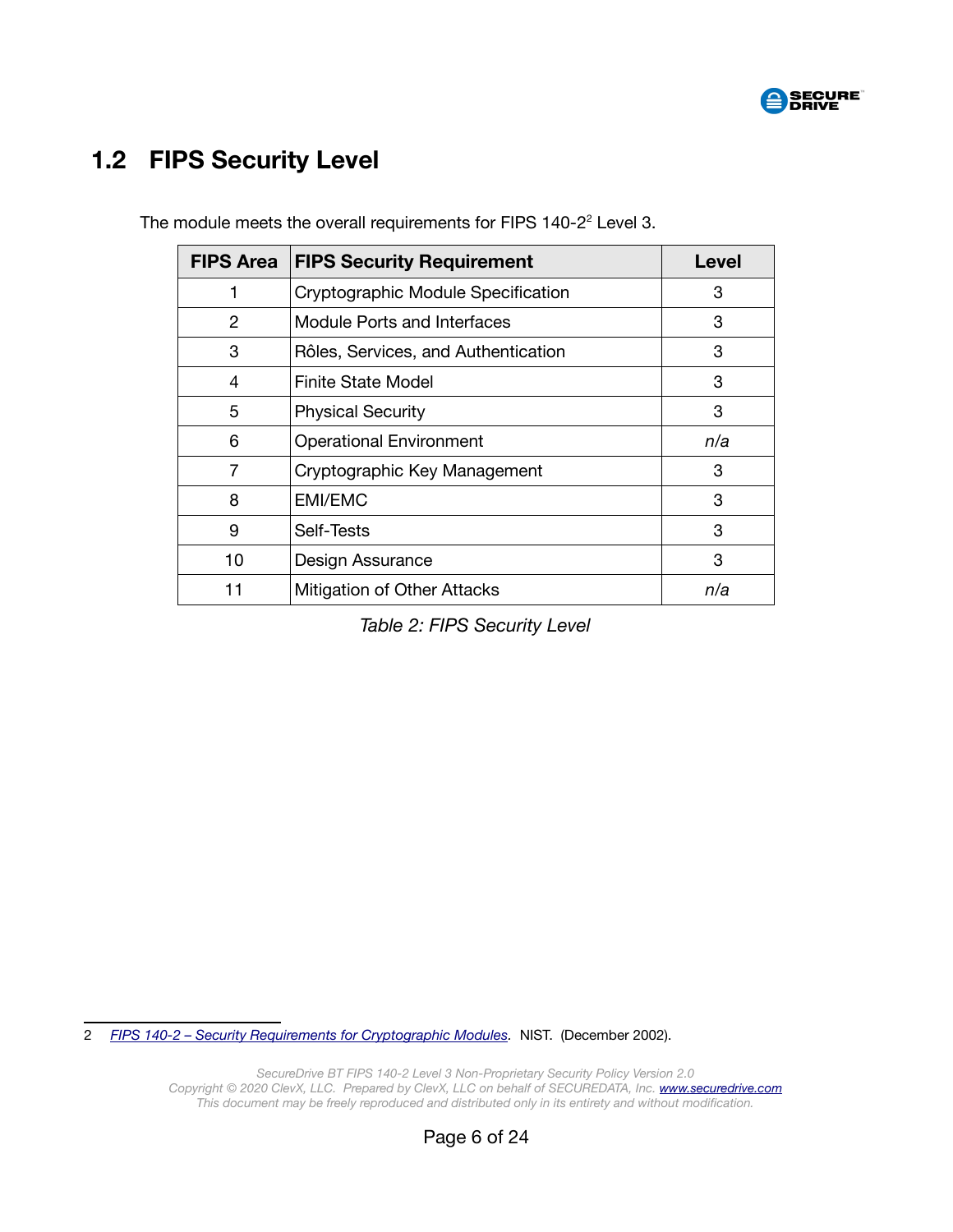

#### <span id="page-6-0"></span> **1.3 Mode of Operation**

The module operates only in a FIPS approved mode. Approved mode is indicated by the three status-indicator LEDs illuminating one at a time, green, blue, and then red when the module is powered on. This indication means that firmware integrity checks and KATs have successfully passed.

To meet the requirements for FIPS 140-2 Level 3, the module enforces the following security rules:

- The cryptographic module provides two distinct operator rôles: User and Cryptographic Officer (CO).
- The cryptographic module provides identity-based authentication.
- When the module has not been placed in a valid rôle or is in an error state, the operator shall not have access to any cryptographic service.
- The operator is capable of commanding the module to perform self-tests at any time by cycling the power.
- Data output is inhibited during self-test, zeroization, key generation, and authentication.
- No CSPs are output from the module in any form.
- Each unique AES GCM/IV pair is used for one and only one secure communication session.
- Each secure communication session is established between exactly two entities.
- The module cannot establish a secure communication session with another, identical module.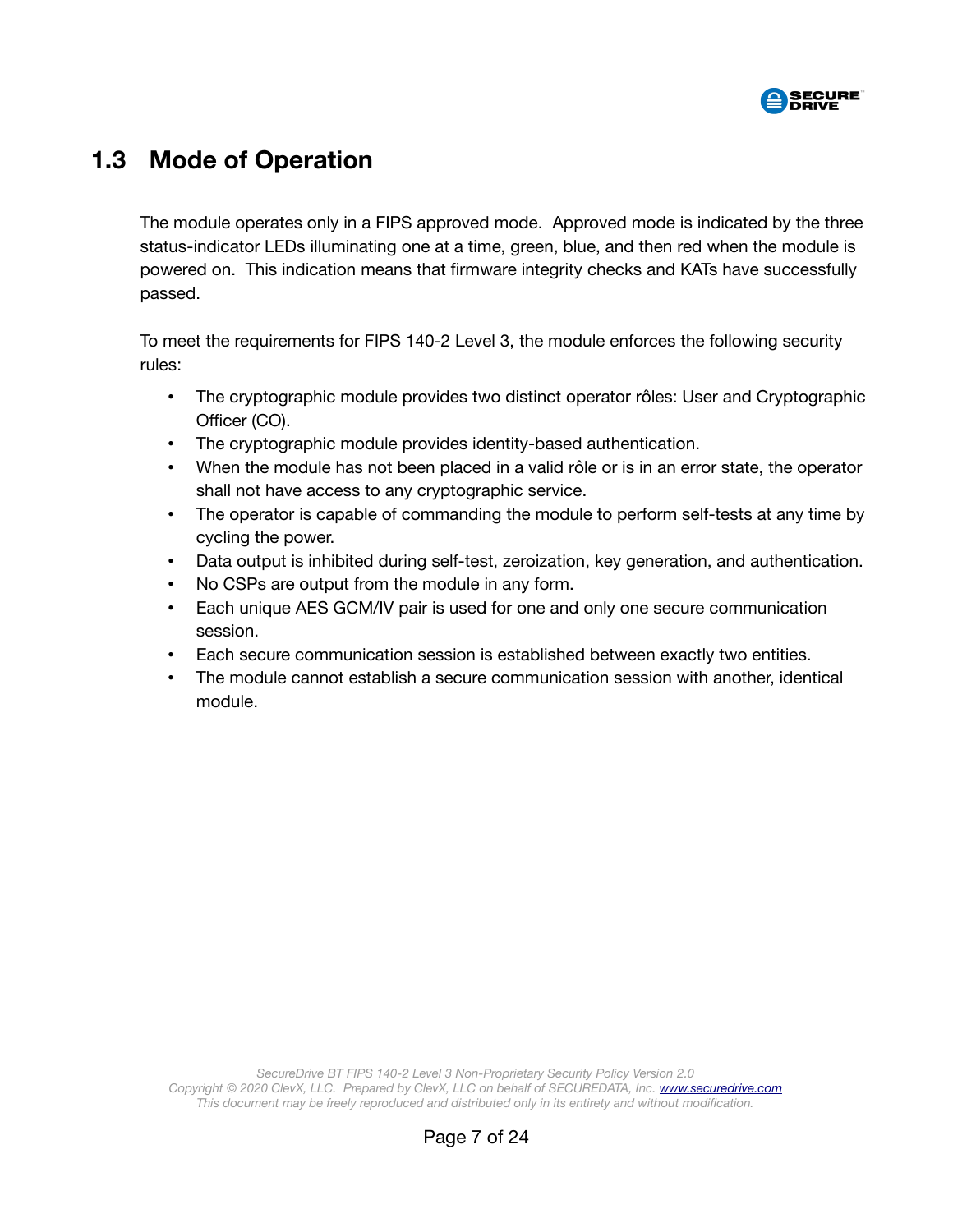

## <span id="page-7-0"></span> **2 Module Ports and Interfaces**

The cryptographic module exposes the following physical ports and logical interfaces:

| <b>Logical Interface</b><br><b>Physical Port</b> |                                                             | <b>Description</b>                                                                                                                                                                                                                         |  |  |
|--------------------------------------------------|-------------------------------------------------------------|--------------------------------------------------------------------------------------------------------------------------------------------------------------------------------------------------------------------------------------------|--|--|
| <b>USB Data</b>                                  | Data input<br>Data output<br>Control input<br>Status output | The USB Data port connects the module to the host<br>computer. It is used to exchange decrypted user data<br>as well as control and status information for the USB<br>protocol. When the drive is locked the USB interface is<br>disabled. |  |  |
| <b>Bluetooth</b>                                 | Control input<br>Status output<br>Data input<br>Data output | User and CO Password received and module status<br>information transmitted via the Bluetooth port.                                                                                                                                         |  |  |
| Red, green and<br>blue LEDs                      | Status output                                               | Refer to Table 4 for details.                                                                                                                                                                                                              |  |  |
| <b>USB Power</b>                                 | External power                                              | The USB VBUS (+5VDC) powers the module and<br>embedded storage component.                                                                                                                                                                  |  |  |

*Table 3: Module Ports and Interfaces*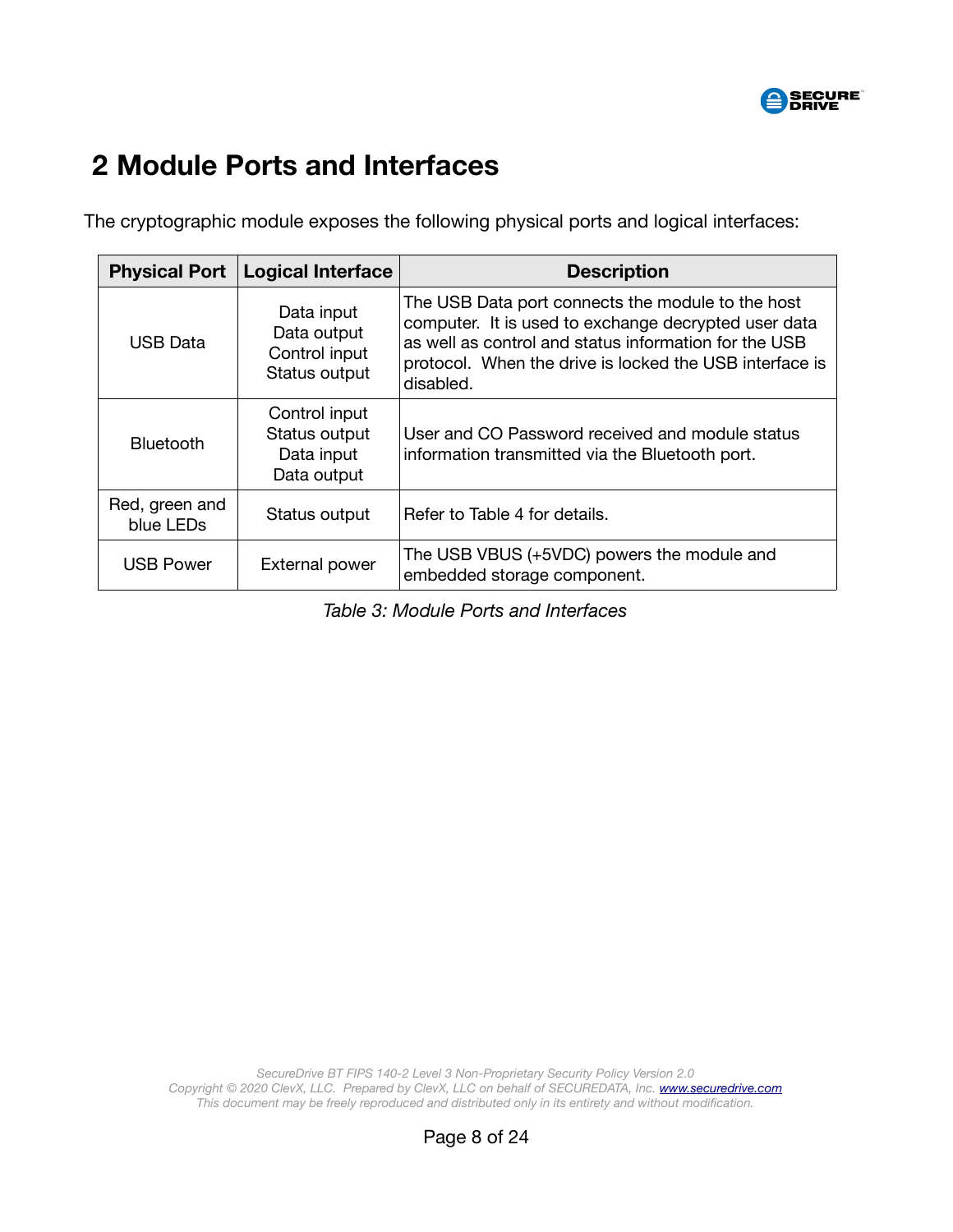

| <b>LED Behavior</b> $3$                                                                                       | <b>Module State</b> | <b>Status Description</b>                                                                                   |  |
|---------------------------------------------------------------------------------------------------------------|---------------------|-------------------------------------------------------------------------------------------------------------|--|
| LEDs illuminate one at a time,<br>Connected to<br>green, blue, and then red. Red<br>USB power<br>remains lit. |                     | Module powered-on with all LEDs operational. Firmware<br>integrity tests and KATs have passed.              |  |
| LEDs illuminate continuously in<br>circling pattern, red then green<br>Failed<br>then blue.                   |                     | Module in error state.                                                                                      |  |
| Red LED illuminated                                                                                           | Locked              | Module locked. User data secure.                                                                            |  |
| Green LED illuminated                                                                                         | Unlocked            | Module unlocked. DEK is unobfuscated. USB interface with<br>host has not enumerated with the host computer. |  |
| Green and blue LED illuminated                                                                                | Connected           | Module unlocked and connected to host computer.                                                             |  |
| Green LED illuminated. Blue<br>LED blinking                                                                   | Connected           | Module unlocked and connected to host computer. There is<br>an active data transfer with host computer.     |  |

#### <span id="page-8-0"></span>*Table 4: LED Status Indications*

To verify that the module is in good working order when it is first powered-on, observe that the three status-indicator LEDs illuminate one at a time green, then blue, and then red. Red remains lit indicating that the module is locked.

<span id="page-8-1"></span>3 Because the module is powered from USB, the LED indicators are valid only when when the module is connected to a USB port.

> *SecureDrive BT FIPS 140-2 Level 3 Non-Proprietary Security Policy Version 2.0 Copyright © 2020 ClevX, LLC. Prepared by ClevX, LLC on behalf of SECUREDATA, Inc. [www.securedrive.com](https://www.securedrive.com/) This document may be freely reproduced and distributed only in its entirety and without modification.*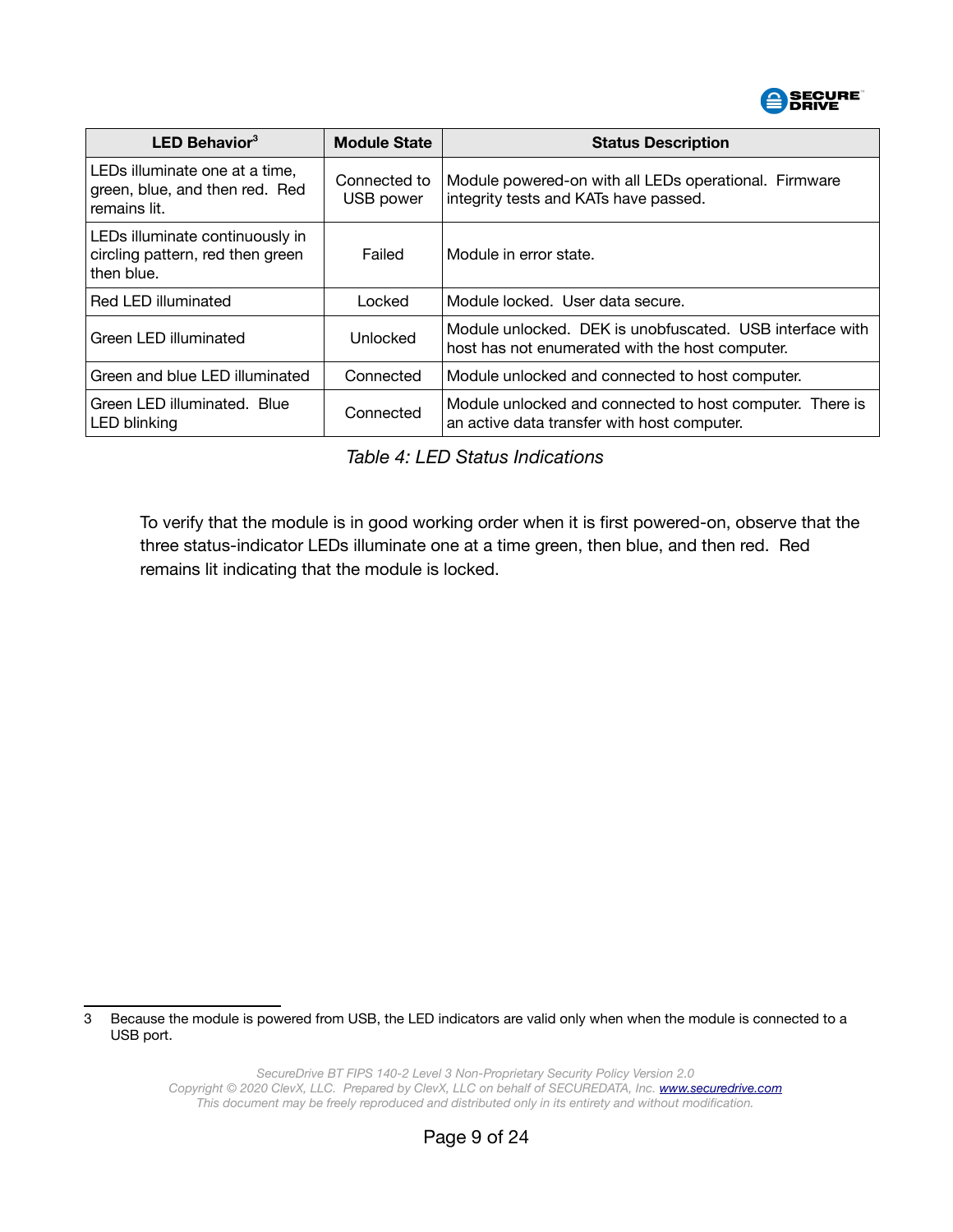

## <span id="page-9-2"></span> **3 Rôles, Services, Authentication, and Identification**

## <span id="page-9-1"></span> **3.1 Rôles and Identification**

The module implements level 3, identity-based authentication with two distinct rôles.

| <b>Identity</b>   | <b>Identification</b>                                    | <b>Authentication Data</b> | <b>Description</b>                            |
|-------------------|----------------------------------------------------------|----------------------------|-----------------------------------------------|
| User <sup>4</sup> | User chooses ASCII value '1' for User<br>identification. | 7-15 character Password    | User has full access to all User<br>services. |
| CO                | CO chooses ASCII value '0' for CO<br>identification.     | 7-15 character Password    | CO has full access to all CO<br>services.     |

#### <span id="page-9-0"></span> **3.2 Module Initialization**

A new module comes from the factory initialized with a default User Password of '11223344'. This factory default password must be changed before storing confidential data on the module<sup>[5](#page-9-4)</sup>. No CO Password is defined for a factory initialized module. In this configuration, the module is ready for operation in a FIPS approved mode.

If the module is zeroized, there will be neither a User Password nor a CO Password defined and there will be no DEK. The module must be initialized before it will operate in an approved mode. From this state, either a User or a CO Password may be defined first.

<span id="page-9-3"></span><sup>4</sup> In the case where the User password is defined but no CO password is defined, the User identity behaves as a combined User/CO identity.

<span id="page-9-4"></span><sup>5</sup> Per FIPS 140-2 §4.3.3, the default password does not meet the strength of the authentication requirement because it may be guessed in one attempt.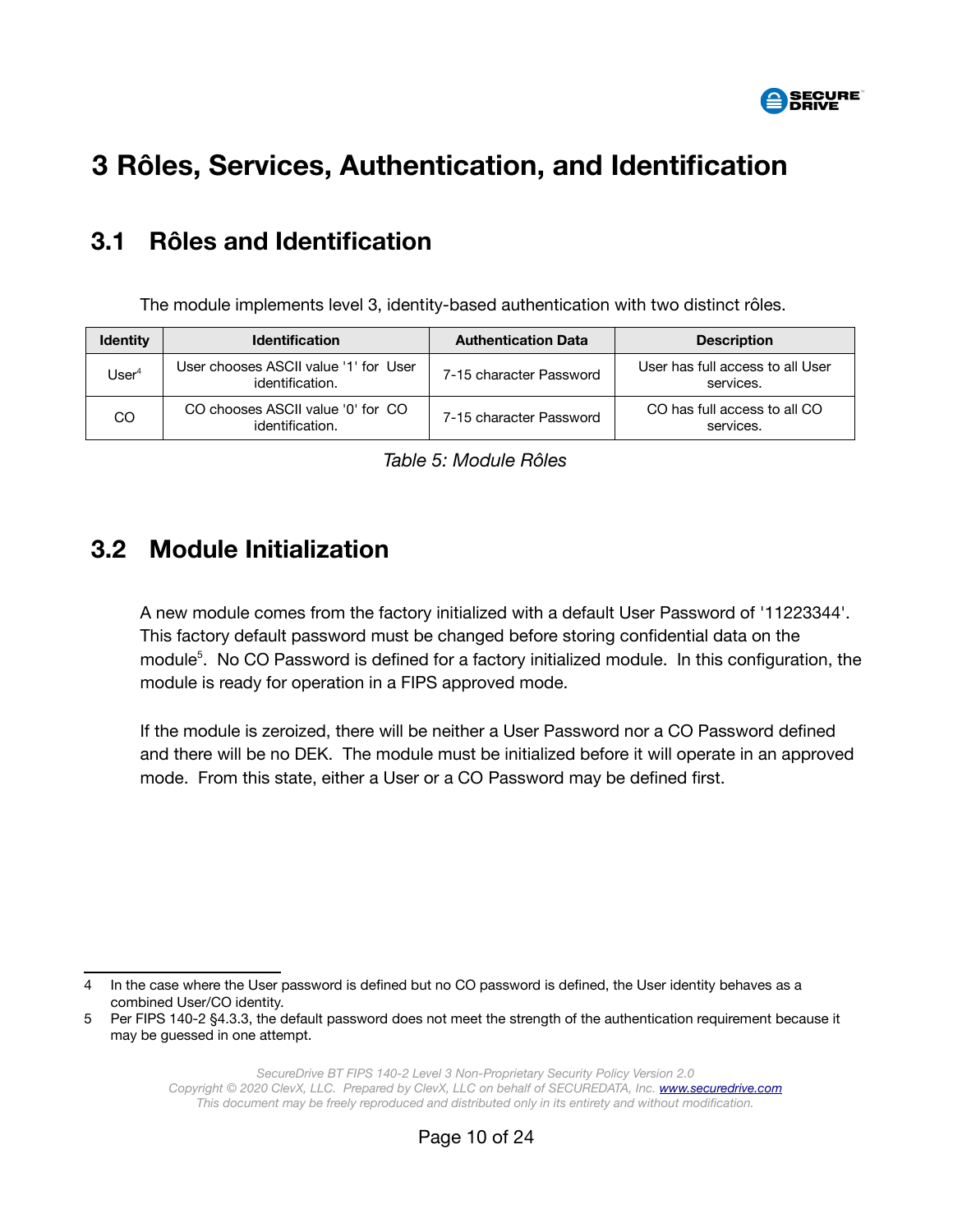

## <span id="page-10-0"></span> **3.3 Services**

| <b>Identity</b> | <b>Service</b>                                                      | <b>CSP Access</b>                                                                                                                                  |  |
|-----------------|---------------------------------------------------------------------|----------------------------------------------------------------------------------------------------------------------------------------------------|--|
|                 | Set CO Password                                                     | Read, Execute, and Write<br>Change CO Password, CO salt, and CO KEK. Create DEK<br>using CTR-DRBG state (seed, V, key) if one is not defined.      |  |
|                 | Set User Password                                                   | Read, Execute, and Write<br>Change User Password, User salt, and User KEK.                                                                         |  |
|                 | Zeroize User Password                                               | Zeroize<br>Zeroize User salt and User KEK.                                                                                                         |  |
| CO              | Erase private partition data                                        | Read, Execute, and Write<br>Change CO salt and CO KEK. Create DEK using CTR-DRBG<br>state (seed, V, key).<br>Zeroize<br>Zeroize User salt and KEK. |  |
|                 | Open private partition for read/write<br>access to user data        | Read and Execute<br>Read CO salt and CO KEK. Unobfuscate DEK.                                                                                      |  |
|                 | Lock private partition to prevent<br>read/write access to user data | Zeroize<br>Zeroize DEK in RAM.                                                                                                                     |  |
|                 | Read or write private partition with<br>user data                   | Read<br>Use DEK to encrypt and decrypt user data.                                                                                                  |  |
|                 | Configure idle timeout lock                                         | None                                                                                                                                               |  |
|                 | Configure Remote Management                                         | None                                                                                                                                               |  |
|                 | Change nickname                                                     | None                                                                                                                                               |  |
|                 | Configure Step-Away lock                                            | None                                                                                                                                               |  |
|                 | Set CO Password when none exists                                    | Read, Execute, and Write<br>Change CO Password, CO salt, and CO KEK.                                                                               |  |
|                 | Set User Password                                                   | Read, Use, and Write<br>Change User Password, User salt, and User KEK. Create DEK<br>using CTR-DRBG state (seed, V, key) if one is not defined.    |  |
|                 | Open private partition for read/write<br>access to user data        | <b>Read and Execute</b><br>Read CO salt and CO KEK. unobfuscate DEK.                                                                               |  |
| User            | Lock private partition to prevent<br>read/write access to user data | Zeroize<br>Zeroize DEK in RAM.                                                                                                                     |  |
|                 | Read or write private partition with<br>user data                   | Read and Execute<br>Use DEK to encrypt and decrypt user data.                                                                                      |  |
|                 | Configure idle timeout lock                                         | None                                                                                                                                               |  |
|                 | Change nickname                                                     | None                                                                                                                                               |  |
|                 | Configure Step-Away lock                                            | None                                                                                                                                               |  |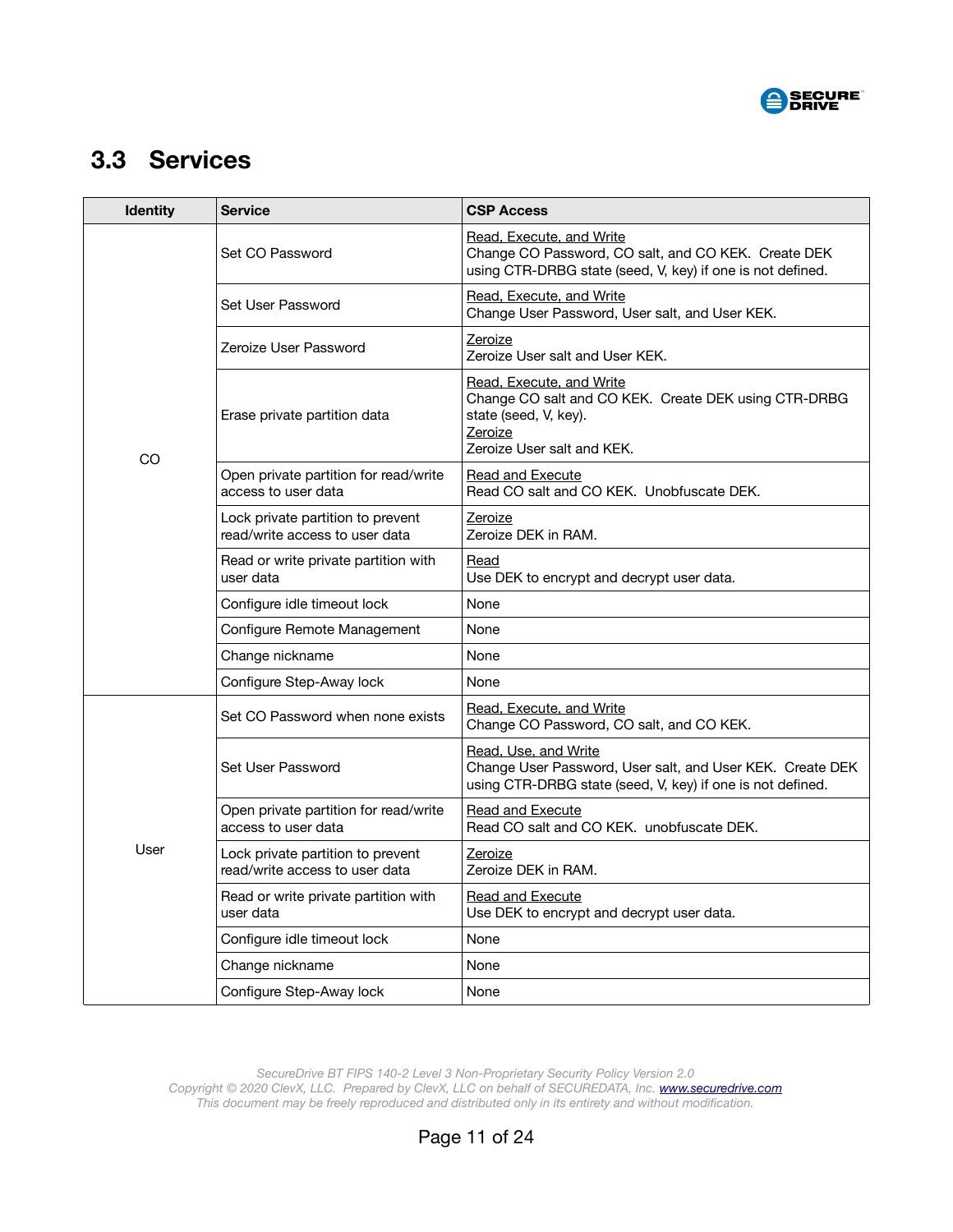

| <b>Identity</b> | <b>Service</b>                                                     | <b>CSP Access</b>                                                                                         |  |
|-----------------|--------------------------------------------------------------------|-----------------------------------------------------------------------------------------------------------|--|
|                 | Show locked/unlocked status                                        | None                                                                                                      |  |
|                 | Show whether or not drive is<br>initialized                        | Read and Execute<br>Verify validity of either User salt or CO salt.                                       |  |
|                 | Show whether or not User Password<br>is defined                    | <b>Read and Execute</b><br>Verify validity of User salt.                                                  |  |
| Unauthenticated | Show whether or not CO/Password is<br>defined                      | Read and Execute<br>Verify validity of CO salt.                                                           |  |
|                 | Run self-tests                                                     | None                                                                                                      |  |
|                 | Factory reset (zeroize) module and<br>erase private partition data | Zeroize<br>Zeroize all CSPs.                                                                              |  |
|                 | Query firmware version                                             | None                                                                                                      |  |
|                 | Authentication                                                     | Read, Execute, and Write<br>Create and read ECC-CDH Private Key, Session Master Secret,<br>AES-GCM Key/IV |  |

*Table 6: Services Available in FIPS Approved Mode*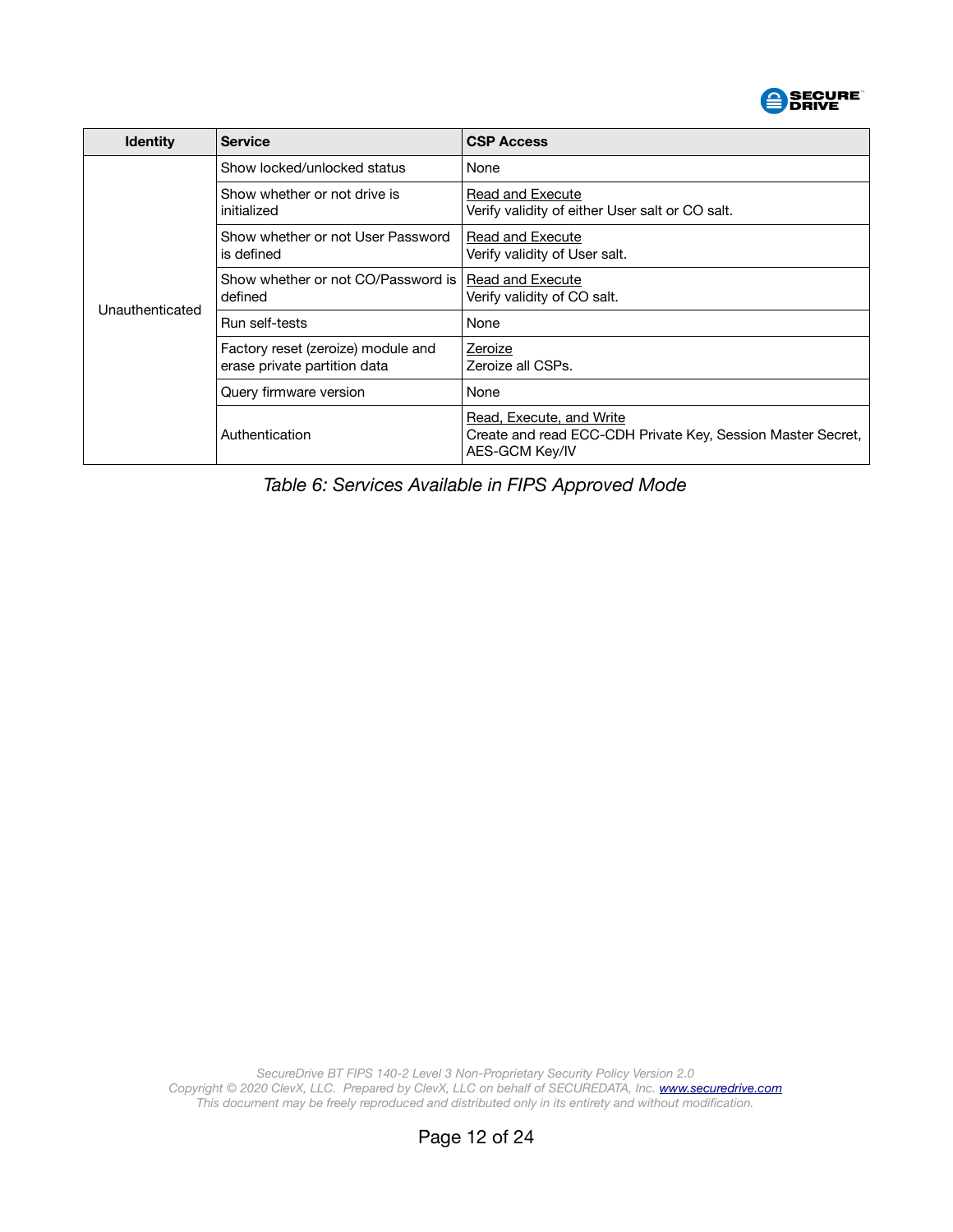

#### <span id="page-12-0"></span> **3.4 Authentication**

The Crypto Officer and User rôles authenticate via the Bluetooth interface. The module does not output CO or User authentication data outside of the cryptographic boundary. Communication via the Bluetooth interface is protected by encryption. Messages are encrypted and authenticated with AES-GCM (Cert. #5397). Cryptographic keys are established per SP 800-56Ar3 scheme C(0s, 2e, ECC CDH) and the single step KDF per SP 800-56Cr1 Section 4. These keys are used for key derivation using KBKDF (Cert. #201) in Counter Mode, which relies on AES-CMAC (Cert. #5366) and HMAC-SHA-1 (Cert. #3554) per SP 800-108, to create the AES-GCM keys.

The Password, from either the User or the CO, is an input to PBKDFv2 (Cert. #A777) that produces the Key Encryption Key (KEK) for that rôle. The KEK is used by the non-approved cryptographic Synthetic Initialization Vector<sup>[6](#page-12-1)</sup> (SIV) algorithm to obfuscate the DEK. SIV is constructed using AES CTR (Cert. #5366) and AES CMAC (Cert. #5366). Unobfuscating the DEK requires the same Password that was given to PBKDFv2 when the DEK was obfuscated.

The authentication strength for the module is determined by the Password. There are more than 10 million (10<sup>7</sup>) Password combinations with a minimum length of seven (7) bytes. This lower bound is derived by using only the ASCII decimal digits '0'-'9' in the Password, seven bytes and ten choices per byte. Because the Password may be composed of UTF-8 characters, the length in characters may be fewer than seven. The module enforces the minimum Password length in bytes.

UTF-[8](#page-12-2)<sup>8</sup> character encodings may span from one to four bytes. For UTF-8 characters to supply more combinations of Passwords than the ASCII decimal digits, there must be at least 3.4 variable bits in each encoded byte $9$ . In a single byte UTF-8 character, there are seven (7) variable bits where we require at least 3.4 to meet the lower bound. In two byte characters, there are eleven (11) variable bits where we require at least 6.8. In three byte characters, there are 16 variable bits where we require at least 10.2. In four byte characters, there are 21 variable bits where we require at least 13.6. Or, to put it a different way, every byte in a UTF-8 character has at least 5 variable bits which is more than the minimum of 3.4 bits necessary to meet the lower bound. Therefore, passwords encoded in seven bytes of UTF-8 characters will

<span id="page-12-1"></span><sup>6</sup> [Harkins, D.](https://tools.ietf.org/html/rfc5297) *[Synthetic Initialization Vector \(SIV\) Authenticated Encryption Using the Advanced Encryption Standard \(AES\)](https://tools.ietf.org/html/rfc5297)*. IETF. (October 2008)

<span id="page-12-2"></span><sup>8</sup> https://www.unicode.org/versions/Unicode11.0.0

<span id="page-12-3"></span><sup>9</sup> At least 3.32 binary bits are needed to uniquely represent ten distinct values;  $2^{3.32}$  ≤ 10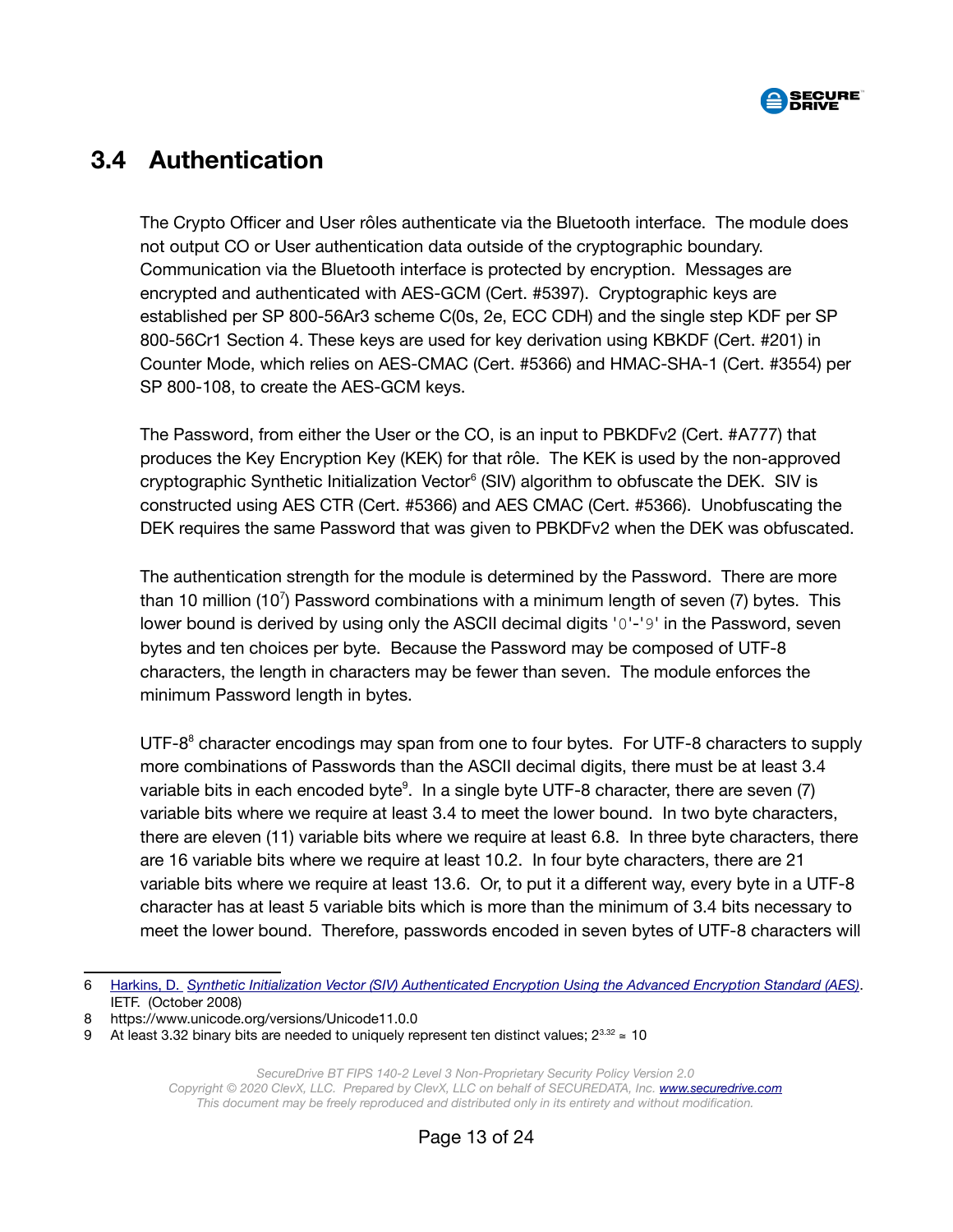

have at least  $10<sup>7</sup>$  different combinations and the chances of a successful random guess is less than one in 10,000,000  $(10^{-7})$ .

The module protects against brute-force attempts to guess a rôle's Password by permitting no more than ten (10) consecutive incorrect guesses before locking out that rôle. Incorrect Password attempts are counted independently for each rôle. The probability of an attacker correctly guessing a PIN/Password in any time period<sup>[10](#page-13-0)</sup>, such as a one-minute interval, is 10<sup>-6</sup> or 1 chance in 1,000,000.

<span id="page-13-0"></span><sup>10</sup> The FIPS 140-2 standard stipulates that "*For multiple attempts to use the authentication mechanism during a one-minute period, the probability shall be less than one in 100,000 (10-5) that a random attempt will succeed or a false acceptance will occur. "* In this product, a single successful attempt to guess a PIN/Password has a probability less than one in 10,000,000 (10<sup>-7</sup>). Ten guesses has a probability of one in 1,000,000 (10\*10<sup>-7</sup> or 10<sup>-6</sup>) of success. The standard requires that the probability of a successful guess be less than one in 100,000  $(10^{-5})$  in a one-minute period. The authentication mechanism of this module is better than the standard requires, over any time interval—including a one-minute period. A probability of one in 1,000,000 (10 $\textdegree{}$ ) is less likely than one in 100,000 (10 $\textdegree{}$ ).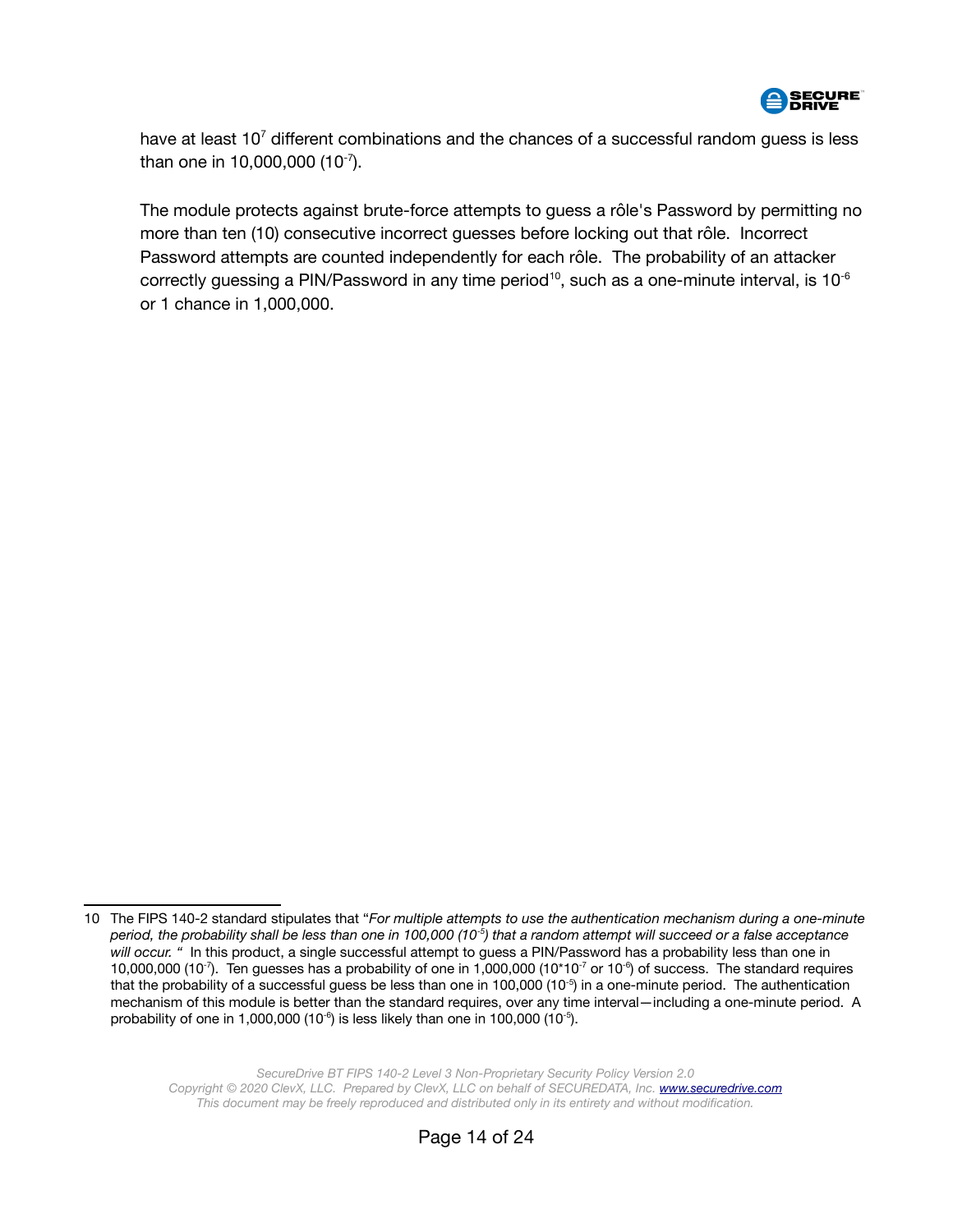

## <span id="page-14-3"></span> **4 Physical Security**

The multi-chip standalone cryptographic module includes the following physical security mechanisms, conforming to FIPS 140-2 Level 3 requirements:

- 1. Production grade components
- 2. Hard, opaque, tamper-evident enclosure with embedded, hard epoxy covering all security relevant components. Epoxy hardness was tested at ambient temperature and over the module's documented operating temperature range from  $5^{\circ}$ C to 41  $^{\circ}$ C.
- 3. Memory protection enabled to prevent read-out of firmware, RAM, or NVRAM

The operator is responsible for inspecting the module on each use for evidence of tampering. If the module is physically compromised it is no longer guaranteed to provide FIPS protections and should be replaced.

## <span id="page-14-2"></span> **5 Operational Environment**

The FIPS 140-2 Operational Environment (Area 6) requirements for the module are not applicable because the device does not contain a modifiable operational environment.

## <span id="page-14-1"></span> **6 Cryptographic Key Management**

#### <span id="page-14-0"></span> **6.1 Cryptographic Algorithms**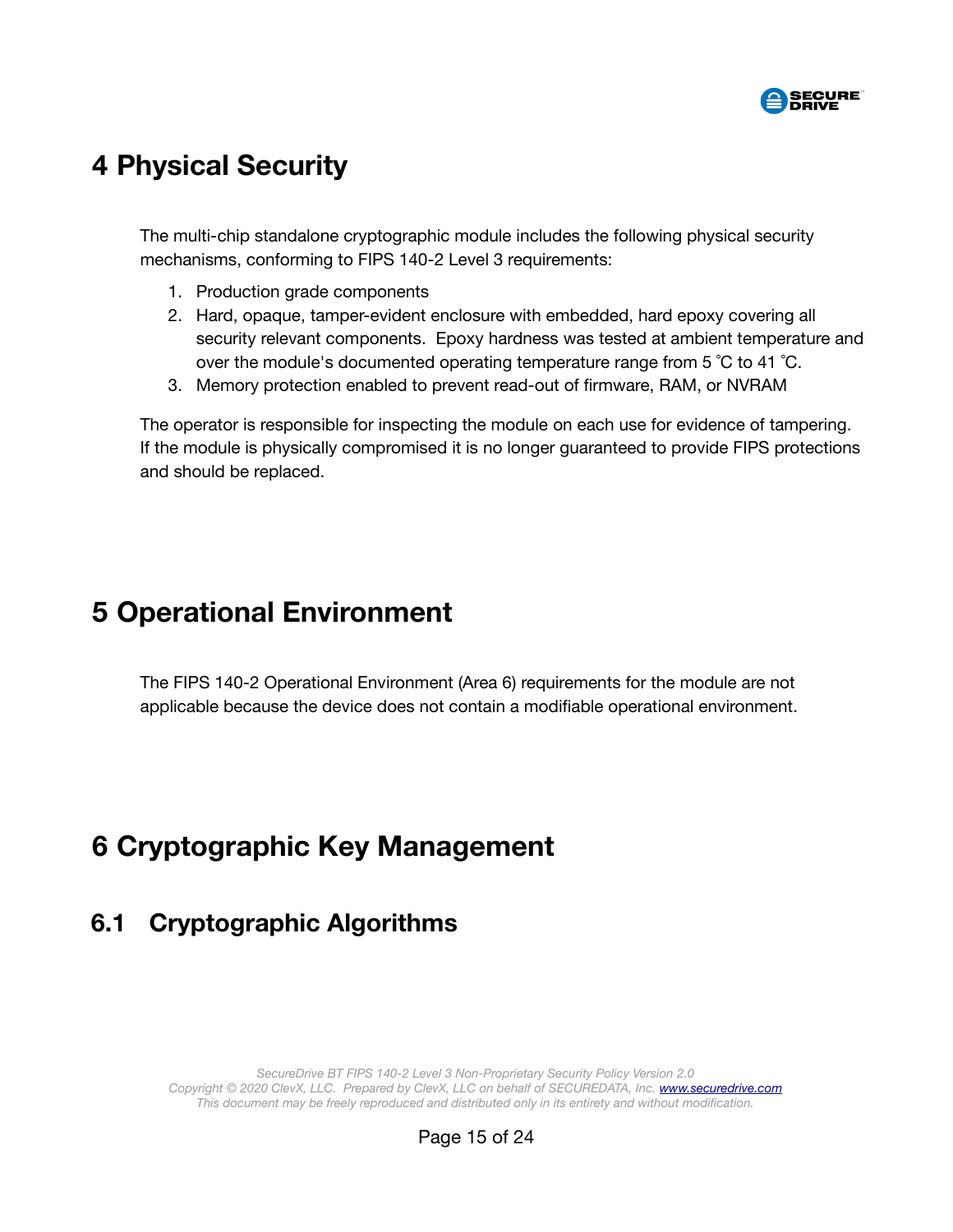

| Algorithm           | <b>Modes</b>                            | <b>Key Sizes</b>         | Reference                                                                  | <b>CAVP Cert.</b>  | <b>Use</b>                                                                                                                                                                                                                                                                 |
|---------------------|-----------------------------------------|--------------------------|----------------------------------------------------------------------------|--------------------|----------------------------------------------------------------------------------------------------------------------------------------------------------------------------------------------------------------------------------------------------------------------------|
| <b>AES</b>          | XTS <sup>11</sup>                       | 256                      | NIST SP 800-38E <sup>12</sup>                                              | 4642               | Encryption of user data within storage application only                                                                                                                                                                                                                    |
| <b>AES</b>          | <b>ECB</b><br><b>CMAC</b><br><b>CTR</b> | 128<br>256<br>(ECB only) | FIPS 197 <sup>13</sup><br>NIST SP 800-38A <sup>14</sup>                    | 5366               | Block cipher basis of CTR-DRBG. Algorithmic basis of SIV.                                                                                                                                                                                                                  |
| <b>AES</b>          | <b>ECB</b><br><b>GCM</b>                | 128                      | <b>FIPS 197</b><br><b>NIST SP 800-38A</b><br>NIST SP 800-38D <sup>15</sup> | 5397               | AES-ECB is the block cipher basis for AES-GCM which is<br>used to encrypt Bluetooth messages                                                                                                                                                                               |
| <b>CKG</b>          |                                         | 256                      | NIST SP-800-13316                                                          | Vendor<br>Affirmed | The unmodified output of the DRBG is used for generating<br>symmetric keys and asymmetric seeds.                                                                                                                                                                           |
| <b>DRBG</b>         | AES-CTR                                 | 256                      | NIST SP 800-90A <sup>17</sup>                                              | 2077               | Random number generator for encryption keys and salts                                                                                                                                                                                                                      |
| <b>ECDSA</b>        |                                         | $P - 256$                | FIPS 186-4 <sup>18</sup>                                                   | 142819             | Key generation for SP 800-56Ar3 key agreement                                                                                                                                                                                                                              |
| <b>HMAC</b>         | HMAC-SHA-1                              | 160                      | FIPS 198-1 <sup>20</sup>                                                   | 3554               | Algorithmic basis of PBKDFv2                                                                                                                                                                                                                                               |
| KAS-SSC             | ECC CDH                                 | $P - 256$                | NIST SP 800-56Ar3 <sup>21</sup>                                            | Vendor<br>Affirmed | Key agreement for securing Bluetooth messages. Shared<br>secret computation with ECDSA (Cert #1428) as a<br>prerequisite for ECC key pair generation. Key establishment<br>provides 128 bits of encryption strength used to generate<br>the 256 bit Session Master Secret. |
| <b>KDA</b>          | One-step KDF                            | 160                      | NIST SP 800-56Cr1 <sup>22</sup>                                            | Vendor<br>Affirmed | Key agreement for securing Bluetooth messages. Key<br>derivation algorithm with SHS (SHS Cert #4308) as a<br>prerequisite, used in conjunction with KAS-SSC.                                                                                                               |
| <b>KBKDF</b>        | AES-CMAC                                | 128                      | NIST SP 800-108 <sup>23</sup>                                              | 201                | Key agreement for securing Bluetooth messages.<br>Derivation of keys for Bluetooth message encryption from<br>the Session Master Secret.                                                                                                                                   |
| PBKDF <sub>v2</sub> | HMAC-SHA-1                              |                          | NIST SP 800-132 <sup>24</sup>                                              | A777               | KEK generation. Password is the User/CO Password with a<br>minimum length of 7 characters. The module supports<br>option 2a as documented in SP 800-132 § 5.4.                                                                                                             |

<span id="page-15-0"></span><sup>11</sup> ECB and CBC modes as well as 128 bit AES are included in the CAVS certificate, but are used by no services in the module.

<span id="page-15-9"></span>20 *[FIPS 198-1 – The Keyed-Hash Message Authentication Code \(HMAC\).](https://csrc.nist.gov/publications/detail/fips/198/1/final)* NIST. (July 2008).

*SecureDrive BT FIPS 140-2 Level 3 Non-Proprietary Security Policy Version 2.0*

*Copyright © 2020 ClevX, LLC. Prepared by ClevX, LLC on behalf of SECUREDATA, Inc. [www.securedrive.com](https://www.securedrive.com/) This document may be freely reproduced and distributed only in its entirety and without modification.*

<span id="page-15-1"></span><sup>12</sup> *[SP 800-38E – Recommendation for Block Cipher Modes of Operation: the XTS-AES Mode for Confidentiality on Storage](https://csrc.nist.gov/publications/detail/sp/800-38e/final)*  Devices. NIST. (January 2010).

<span id="page-15-2"></span><sup>13</sup> *[FIPS 197 – Advanced Encryption Standard \(AES\).](https://csrc.nist.gov/publications/detail/fips/197/final)* NIST. (November 2001).

<span id="page-15-3"></span><sup>14</sup> *[SP 800-38A – Recommendation for Block Cipher Modes of Operation: Methods and Techniques](https://csrc.nist.gov/publications/detail/sp/800-38a/final).* NIST. (December 2001).

<span id="page-15-4"></span><sup>15</sup> *[SP 800-38D – Recommendation for Block Cipher Modes of Operation: Galois/Counter Mode \(GCM\) and GMAC](https://csrc.nist.gov/publications/detail/sp/800-38d/final).* NIST. (November 2007).

<span id="page-15-5"></span><sup>16</sup> SP 800-133r2 - Recommendation for Cryptographic Key Generation. NIST. (June 2020).

<span id="page-15-6"></span><sup>17</sup> *[SP 800-90Ar1 – Recommendation for Random Number Generation Using Determinstic Random Bit Generators](https://csrc.nist.gov/publications/detail/sp/800-90a/rev-1/final).* NIST. (June 2015).

<span id="page-15-7"></span><sup>18</sup> *[FIPS 186-4 – Digital Signature Standard \(DSS\).](https://csrc.nist.gov/publications/detail/fips/186/4/final)* NIST. (July 2013).

<span id="page-15-8"></span><sup>19</sup> Certificate #1428 covers only key pair generation. Signature and verification functions are not used.

<span id="page-15-10"></span><sup>21</sup> SP 800-56Ar3 – Recommendation for Pair-Wise Key Establishment Schemes Using Discrete Logarithm Cryptography. NIST. (April 2018).

<span id="page-15-11"></span><sup>22</sup> *[SP 800-56Cr 1 – Recommendation for Key-Derivation Methods in Key-Establishment Schemes](https://doi.org/10.6028/NIST.SP.800-56Cr2)*. NIST (April 2018).

<span id="page-15-12"></span><sup>23</sup> *[SP 800-108 – Recommendation for Key Derivation Using Pseudorandom Functions \(Revised\)](https://csrc.nist.gov/publications/detail/sp/800-108/final).* NIST. (October 2009).

<span id="page-15-13"></span><sup>24</sup> *[SP 800-132](https://csrc.nist.gov/publications/detail/sp/800-132/final) [–](https://csrc.nist.gov/publications/detail/sp/800-90a/rev-1/final) [Recommendation for Password-Based Key Derivation: Part 1: Storage Applications](https://csrc.nist.gov/publications/detail/sp/800-132/final).* NIST. (December 2010).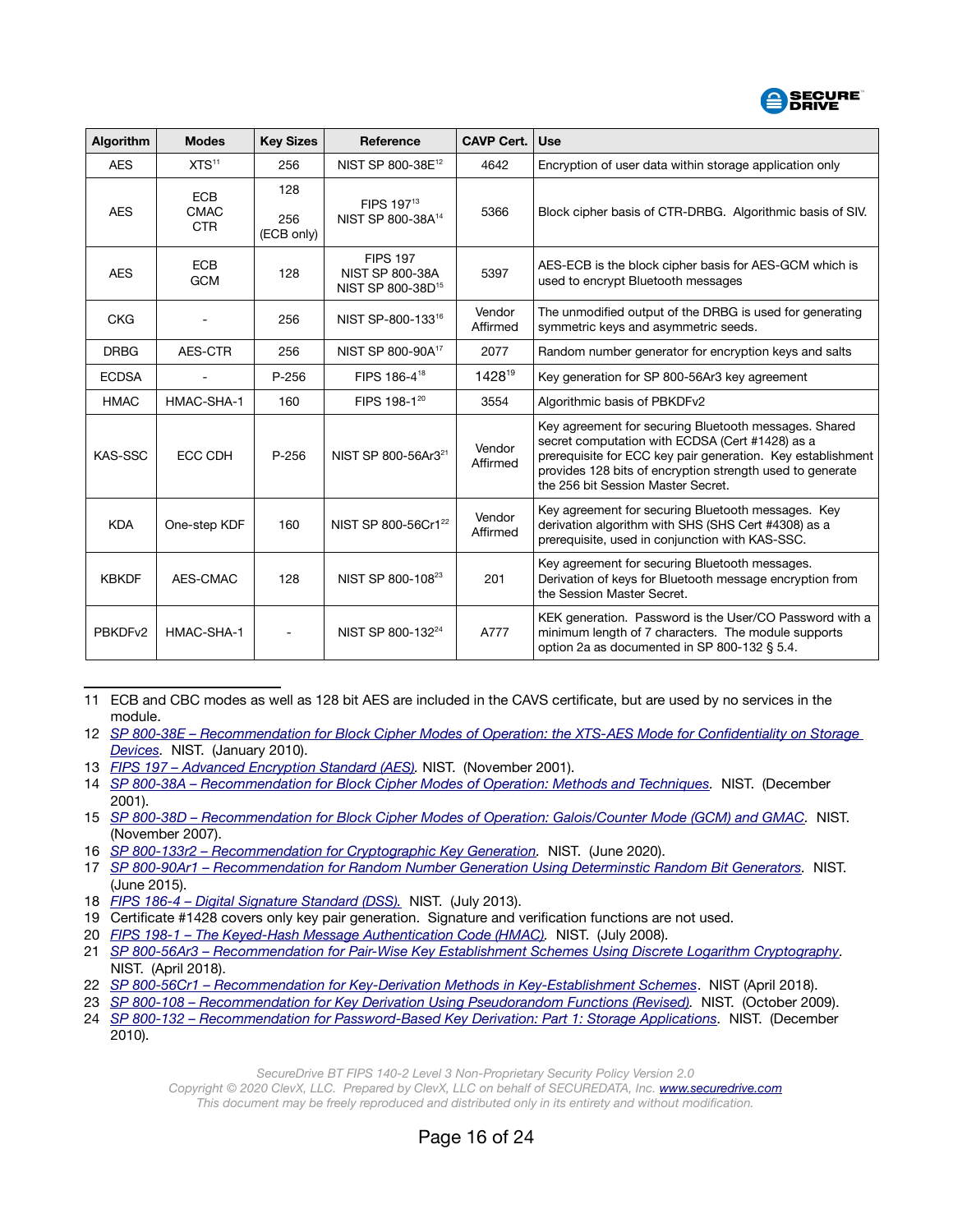

| SHS<br>$ -$ | <b>SHA</b> |  | יריי<br>'or<br>$\Lambda$<br>ш<br>.ou- | 4308 | <b>SHA1</b><br><b>HMAC</b><br>Algorithmic<br>basis<br>$\sim$ |
|-------------|------------|--|---------------------------------------|------|--------------------------------------------------------------|
|-------------|------------|--|---------------------------------------|------|--------------------------------------------------------------|

*Table 7: FIPS Approved Algorithms*

| <b>Algorithm</b>                              | <b>Strength</b>                                                                                                                                                                                                                                                                                                                                                     | <b>Use</b>                                                                                                                                  |
|-----------------------------------------------|---------------------------------------------------------------------------------------------------------------------------------------------------------------------------------------------------------------------------------------------------------------------------------------------------------------------------------------------------------------------|---------------------------------------------------------------------------------------------------------------------------------------------|
| <b>NDRNG</b>                                  | Entropy source has a full 256 bits of security<br>strength.                                                                                                                                                                                                                                                                                                         | Entropy source for seed to CTR-DRBG                                                                                                         |
| SIV <sup>26</sup><br>(no security<br>claimed) | Per FIPS 140-2 IG §1.23, SIV is a non-approved<br>cryptographic algorithm. It is allowed in FIPS<br>approved mode because it is not a security<br>function. "Cryptographic keys and CSPs<br>encrypted using a non-approved algorithm or<br>proprietary algorithm or method are considered in<br>plaintext form, within the scope of this standard<br>[FIPS 140-2]." | SIV uses the CO KEK and User KEK, derived from the<br>CO or User PIN/Password with KBKDFv2, to<br>obfuscate and unobfuscate the stored DEK. |

*Table 8: FIPS Allowed Algorithms*

### <span id="page-16-0"></span> **6.2 Critical Security Parameters**

The module does not input or output private or secret cryptographic keys. Cryptographic keys are established per SP 800-56Ar3 scheme C(0s,2e,ECC\_CDH) and conforming to SP 800- 133r2. KEKs are derived using PBKDFv2<sup>[27](#page-16-3)</sup> and are only used as part of the module's data storage application. Public/private key pairs are ephemeral, used for one and only one key agreement, and destroyed immediately after use.

<span id="page-16-1"></span><sup>25</sup> *[FIPS 180-4 – Secure Hash Standard \(SHS\)](https://csrc.nist.gov/publications/detail/fips/180/4/final).* NIST. (August 2015).

<span id="page-16-2"></span><sup>26</sup> [Harkins, D. Synthetic Initialization Vector \(SIV\) Authenticated Encryption Using the Advanced Encryption Standard \(AES\).](https://tools.ietf.org/html/rfc5297)  [IETF](https://tools.ietf.org/html/rfc5297). (October 2008). SIV is a Authenticated Encryption algorithm codified by the IETF in RFC-5297. NIST has not analyzed this algorithm, so it is specified here as non-approved for the purposes of FIPS 140-2. Obfuscation of the DEK depends on the user's PIN/Password and SIV to prevent the plaintext DEK from being stored in NVRAM. NIST characterizes the storage of the DEK as plaintext explicitly because SIV is non-approved.

<span id="page-16-3"></span><sup>27</sup> Per FIPS SP800-132 and FIPS 140 IG § D.6, the materials derived from PBKDFv2 are used only for *protection of electronically-stored data or for the protection of data protection keys*.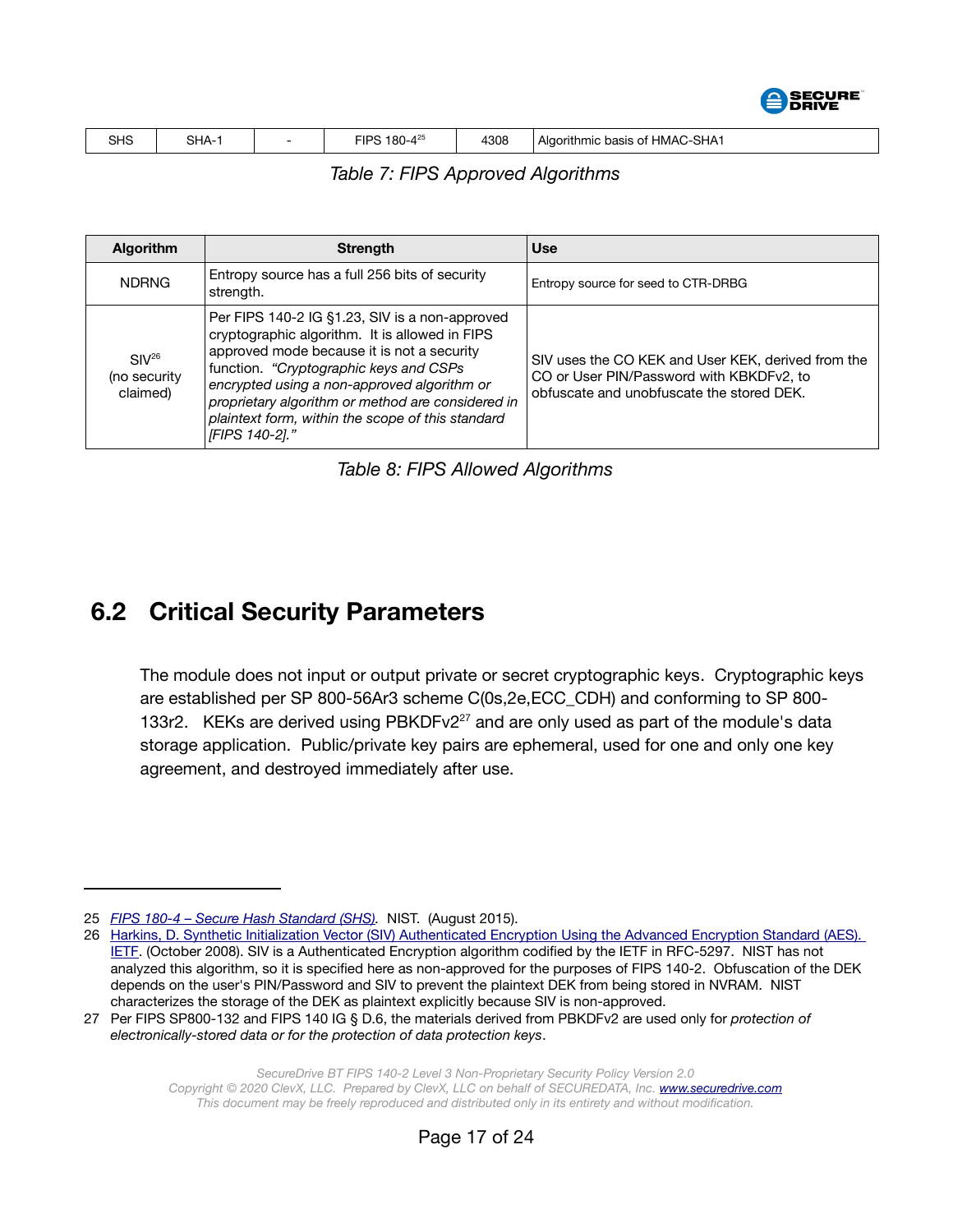

| <b>Parameter</b>             | <b>Description</b>                                           | <b>Source</b>               | <b>Storage</b> | <b>Creation / Destruction</b>                                                            |
|------------------------------|--------------------------------------------------------------|-----------------------------|----------------|------------------------------------------------------------------------------------------|
| <b>CTR-DRBG</b>              | Generating random<br>values for CSPs                         | <b>NDRNG</b>                | <b>RAM</b>     | Created when DRBG is seeded which is every time the<br>module initializes                |
| state<br>(seed, V, key)      | 256 bit output<br>(full entropy)                             | and<br><b>CTR-DRBG</b>      |                | Destroyed on lock, connect, successful generation of<br>CSPs, power-off, and zeroization |
|                              | Input to PBKDFv2 to                                          | Keypad entry                | <b>RAM</b>     | Created by User                                                                          |
| User<br>Password             | allow generation of the<br>User KEK.                         |                             |                | Destroyed on lock, unlock, timeout, and power-off                                        |
|                              | Strength of 7-15 bytes                                       |                             |                |                                                                                          |
|                              | Input to PBKDFv2 to<br>allow generation of the               |                             | <b>RAM</b>     | Created by CO                                                                            |
| CO<br>Password               | CO KEK.                                                      | Keypad Entry                |                | Destroyed on lock, unlock, timeout, and power-off                                        |
|                              | Strength of 7-15 bytes                                       |                             |                |                                                                                          |
|                              | Input to PBKDFv2 to<br>generate key to                       |                             |                | Created when User changes Password                                                       |
| User Salt                    | obfuscate the DEK.                                           | CTR-DRBG                    | <b>NVRAM</b>   | Destroyed on Password change, zeroization                                                |
|                              | 128 bit value                                                |                             |                |                                                                                          |
|                              | Input to PBKDFv2 to<br>generate key to<br>obfuscate the DEK. | <b>CTR-DRBG</b>             |                | Created when CO changes Password                                                         |
| CO Salt                      |                                                              |                             | <b>NVRAM</b>   | Destroyed on Password change, zeroization                                                |
|                              | 128 bit value                                                |                             |                |                                                                                          |
|                              | Encryption and                                               |                             | <b>RAM</b>     | Created when first password, either User or CO, is set                                   |
| <b>XTS-AES</b><br><b>DEK</b> | decryption<br>of user data                                   | CTR-DRBG                    |                | Destroyed on lock, timeout, entering low-power mode,<br>power-off, and zeroization       |
|                              | XTS-AES 256 bit key                                          |                             |                |                                                                                          |
|                              | Obfuscation an<br>unobfuscation of DEK                       | User<br>Password,           | <b>RAM</b>     | Created before obfuscating or unobfuscating the DEK.                                     |
| User KEK                     | SIV AES 128 bit key                                          | User Salt,<br>and PBKDFv2   |                | Destroyed immediately after use.                                                         |
|                              | Obfuscation and<br>unobfuscation of DEK                      | CO<br>Password,             | <b>RAM</b>     | Created before obfuscating or unobfuscating the DEK.                                     |
| CO KEK                       |                                                              |                             |                |                                                                                          |
|                              | SIV AES 128 bit key                                          | CO Salt, and<br>PBKDFv2     |                | Destroyed immediately after use.                                                         |
| ECC-CDH<br>Private Key       | <b>Bluetooth Message</b><br>Encryption                       | CTR-DRBG                    | RAM            | Generated when Bluetooth client requests secure channel                                  |
|                              |                                                              |                             |                | Destroyed when secure channel established                                                |
|                              | ECC P-256 256 bit key                                        |                             |                |                                                                                          |
| Session                      | Key generated during                                         | ECC-CDH<br>Key<br>Agreement | RAM            | Created when secure channel established                                                  |
| Pre-master<br>Secret         | session negotiation<br>256 bit secret                        |                             |                | Destroyed when Session Master Secret created                                             |
| Session                      | <b>Bluetooth Message</b>                                     | ECC-CDH                     | RAM            | Created when secure channel established                                                  |

*SecureDrive BT FIPS 140-2 Level 3 Non-Proprietary Security Policy Version 2.0*

*Copyright © 2020 ClevX, LLC. Prepared by ClevX, LLC on behalf of SECUREDATA, Inc. [www.securedrive.com](https://www.securedrive.com/) This document may be freely reproduced and distributed only in its entirety and without modification.*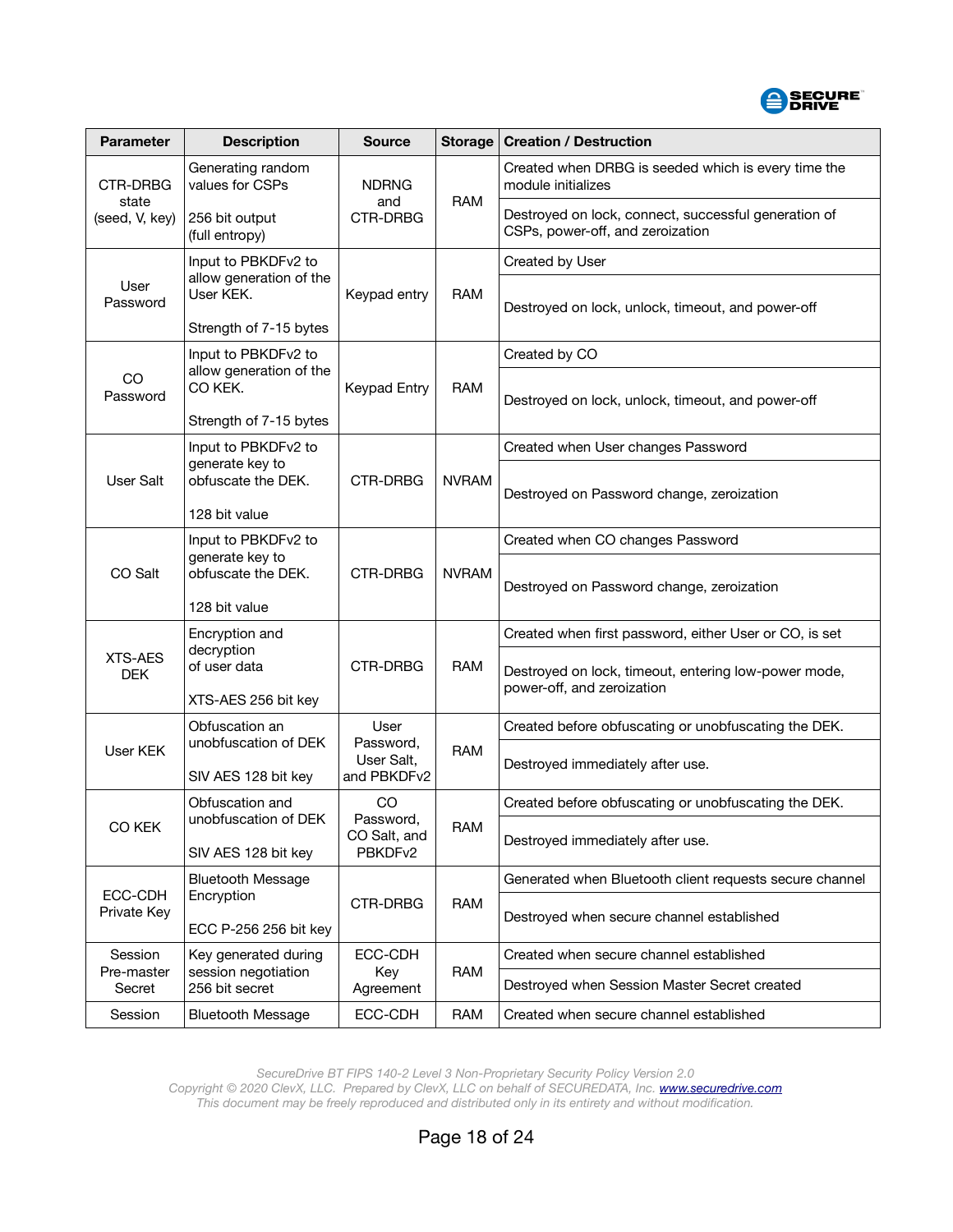

| Master Secret       | Encryption<br>256 bit secret           | Key<br>Agreement               |            | Destroyed when secure channel session ends                                   |
|---------------------|----------------------------------------|--------------------------------|------------|------------------------------------------------------------------------------|
| AES-GCM<br>Key / IV | <b>Bluetooth Message</b><br>Encryption | Session<br>Master Secret       | <b>RAM</b> | Created when secure channel established or when secure<br>channel is rekeyed |
|                     | AES key 128 bits<br>IV 96 bits         | and<br>KDF-AES-<br><b>CMAC</b> |            | Destroyed when secure channel session ends                                   |

*Table 9: Critical Security Parameters*

| <b>Parameter</b>              | <b>Use</b>                             | <b>Source</b>                        |            | Storage   Creation / Destruction                        |
|-------------------------------|----------------------------------------|--------------------------------------|------------|---------------------------------------------------------|
| ECC-CDH<br>Public Key         | <b>Bluetooth Message</b>               |                                      | <b>RAM</b> | Generated when Bluetooth client requests secure channel |
|                               | Encryption<br>FCC P-256 256 bit<br>key | <b>ECC Primitive</b>                 |            | Destroyed when secure channel established               |
|                               | <b>Bluetooth Message</b>               |                                      |            | Generated when Bluetooth client requests secure channel |
| ECC-CDH<br>Peer Public<br>Key | Encryption<br>ECC P-256 256 bit<br>key | Remote<br><b>Bluetooth</b><br>Client | <b>RAM</b> | Destroyed when secure channel established               |

*Table 10: Public Security Parameters*

## <span id="page-18-0"></span> **6.3 Zeroization of Critical Security Parameters**

Zeroization is the erasure of CSPs from volatile and non-volatile storage. The module initiates an erase cycle to zeroize CSPs stored in NVRAM. Copies of CSPs in RAM are erased by setting the memory to zeros. This process occurs when the module is factory reset or when the module detects a brute-force attack.

There are two kinds of brute-force attacks. Ten consecutive failed attempts to unlock the module as the User is the first type of brute-force attack and will zeroize the User CSPs. After this type of attack, the CO will be able to unlock the module, recover user data, and permit the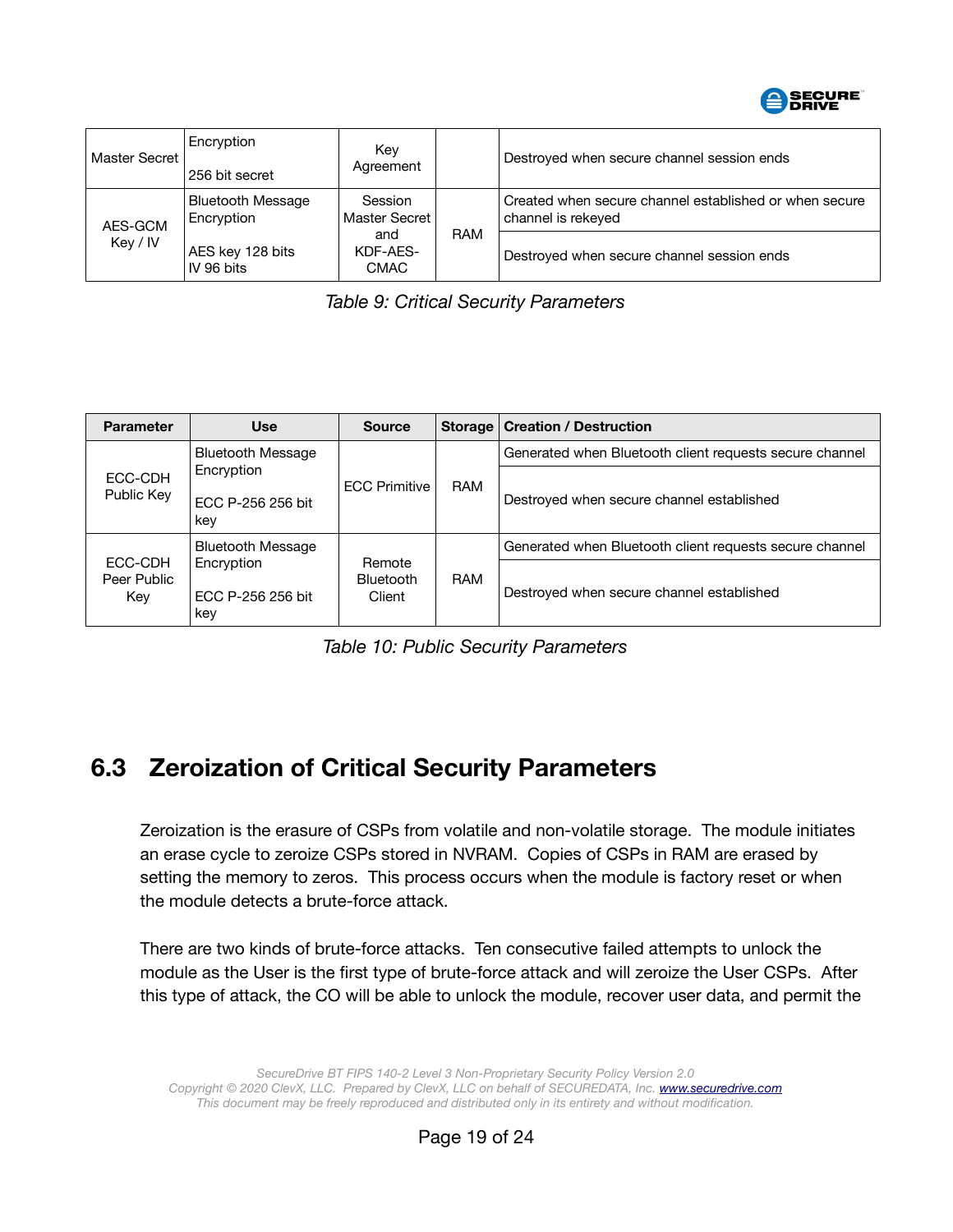

setup of a new User Password. However, if there is no CO Password, the user data partition will be erased leaving the module in the factory reset state with an erased use data partition.

The second kind of brute-force attack is against the CO Password. Ten consecutive failed attempts to unlock the module as CO will zeroize all CSPs for both the CO and User rôles, including the DEK. The module will be left in the factory reset state with an erased user data partition.

#### **6.3.1 Zeroization via Factory Reset**

 A Factory Reset will erase all CSPs, settings, and user data from the module. After this operation, the operator must initialize the module per section [3.2](#page-9-0) to return it to a FIPS approved mode.

Starting with the module connected to USB power:

- 1. Invoke the **FactoryReset** service*.*
- 2. Query **Status** until operation is complete.
- 3. Initialize module by creating a new PIN/Password and reformatting the drive.

## <span id="page-19-0"></span> **7 EMI/EMC Regulatory Compliance**

This module conforms to the EMI/EMC requirements specified by Title 47 of the Code of Federal Regulations, Part 15, Subpart B, Unintentional Radiators, Digital Devices, Class B (i.e., for home use). The module incorporates a Bluetooth radio which is excluded from the EMI/EMC requirements for FIPS.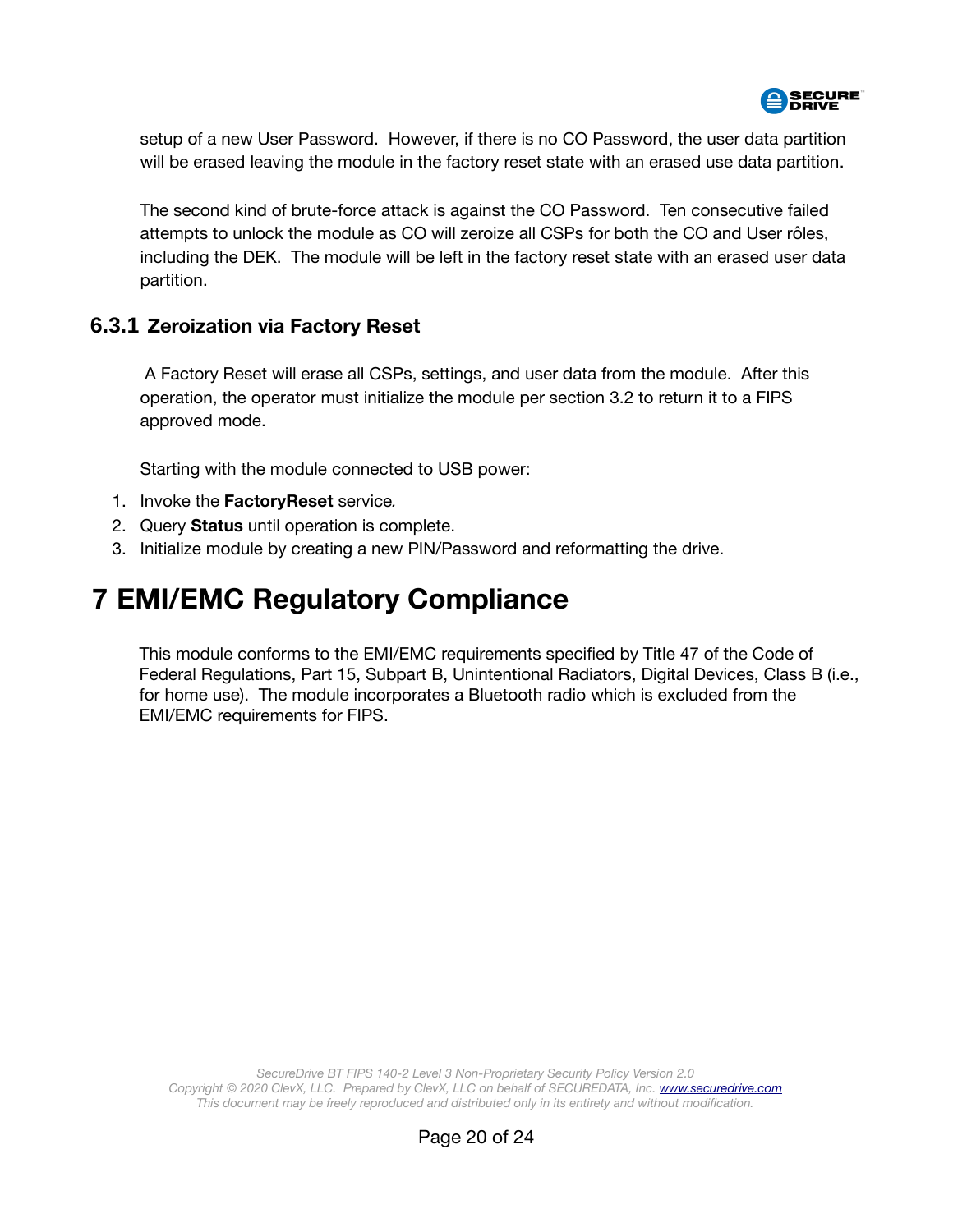

## <span id="page-20-0"></span> **8 Self-Tests**

When the module powers on, it runs a sequence of self-tests. If any of these tests fails, the drive will enter an error state. The module cannot perform any cryptographic services and is not usable in this state. The module also performs conditional self-tests. The only way to clear a module error state is to cycle the power. Self-tests are summarized in [Table 11](#page-21-0).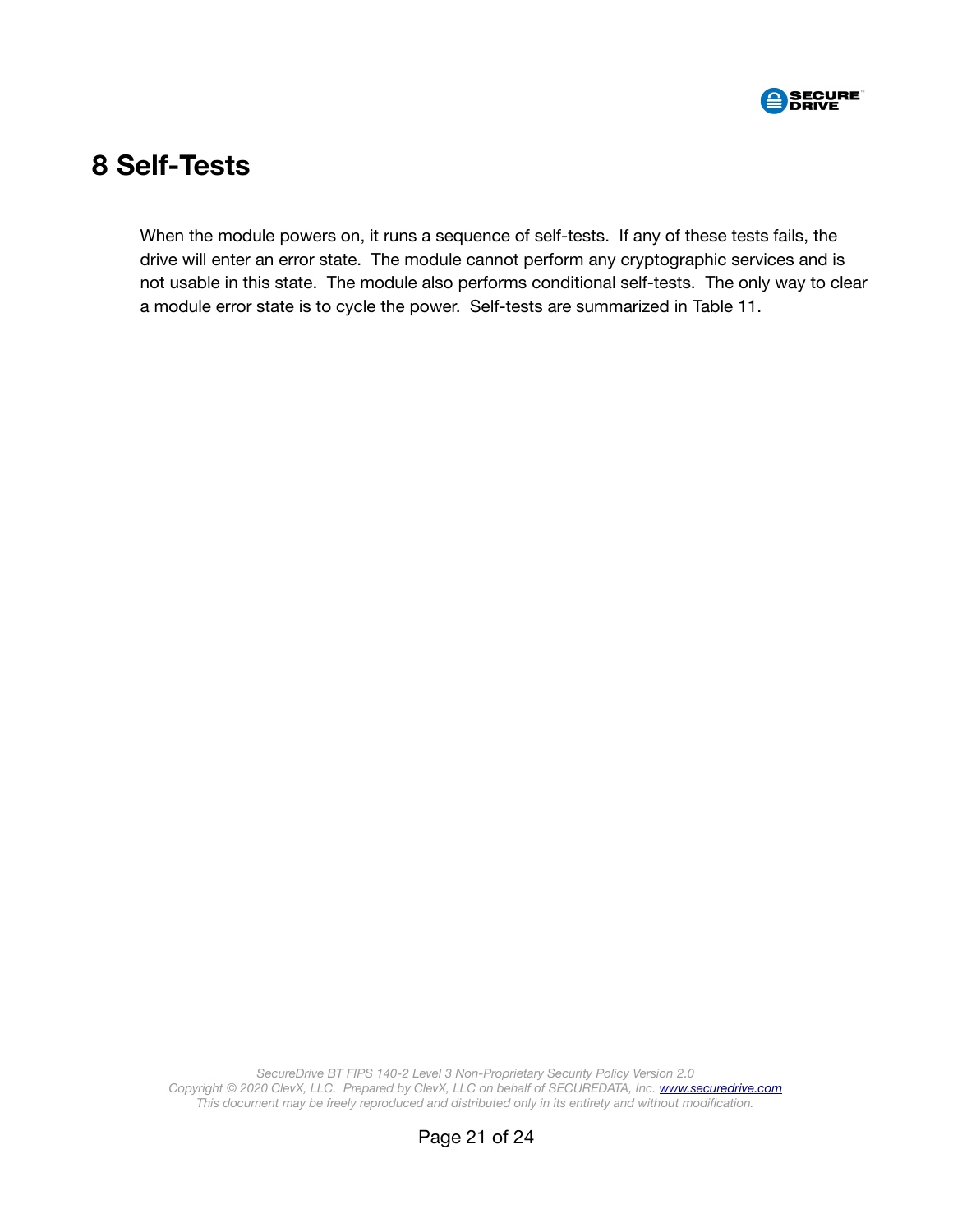

| <b>Test Category</b> | <b>Test Name</b>                                                                                                                                                      | <b>When Executed</b>                 | <b>Error Indication</b>                                                                  |
|----------------------|-----------------------------------------------------------------------------------------------------------------------------------------------------------------------|--------------------------------------|------------------------------------------------------------------------------------------|
| Firmware             | Firmware CRC-32                                                                                                                                                       | Module power-on                      | Module illuminates no LEDs                                                               |
| Integrity            | Firmware CRC-16                                                                                                                                                       | Module power-on                      | Module fails to mount to host PC after<br>successful unlock and returns to locked state. |
|                      | DRBG Cert. #2077 KATs <sup>28</sup><br><b>CTR-DRBG Instantiate</b><br><b>CTR-DRBG Generate</b>                                                                        | Module power-on                      | LEDs illuminate in continuously circling pattern,<br>red then green then blue.           |
|                      | PBKDFv2 Cert. #A777<br>Combined KAT <sup>29</sup><br>Derivation of Master Key (§5.4)<br>HMAC SHA-1 Cert. #3554<br>SHA-1 Cert. #4308                                   | Module power-on                      | LEDs illuminate in continuously circling pattern,<br>red then green then blue.           |
|                      | <b>AES #5366 KATs</b><br>AES ECB encrypt Cert. #5366<br>AES ECB decrypt Cert. #5366<br>AES CMAC Cert. #5366                                                           | Module power-on                      | LEDs illuminate in continuously circling pattern,<br>red then green then blue.           |
| Known<br>Answer      | XTS-AES Cert. #4642 KATs<br>AES-XTS encrypt<br>AES-XTS decrypt                                                                                                        | Module power-on                      | Module fails to mount to host PC after<br>successful unlock.                             |
|                      | AES-GCM Cert. #5397 KATs<br>AES-GCM authenticated encrypt<br>AES-GCM authenticated decrypt                                                                            | Module power-on                      | LEDs illuminate in continuously circling pattern,<br>red then green then blue.           |
|                      | <b>KAS KATS</b><br>KAS-SSC (SP 800-56Ar3)<br>Primitive 'Z' Computation KAT<br>per IG D.8<br>KDA (SP 800-56Cr1)<br>KDA KAT per IG D.8<br>KBKDF Cert. #201 (SP 800-108) | Module power-on                      | LEDs illuminate in continuously circling pattern,<br>red then green then blue.           |
| Conditional          | ECC Partial Public-Key Validation;<br>Assurance per SP 800-56Ar3<br>§5.6.2.3.4                                                                                        | Use of SP 800-56Ar3<br>Key Agreement | LEDs illuminate in continuously circling pattern,<br>red then green then blue.           |
|                      | <b>NDRNG Conditional Test</b><br>per FIPS 140-2 AS.09.42                                                                                                              | Use of NDRNG                         | LEDs illuminate in continuously circling pattern,<br>red then green then blue.           |
|                      | XTS-AES;<br>Key validity per IG A.9<br>CAVP #4642                                                                                                                     | Creation of DEK                      | Module fails to mount to host PC after<br>successful unlock.                             |

<span id="page-21-0"></span>*Table 11: Module Self-Tests*

<span id="page-21-1"></span>28 The CRNGT per section 4.9.2 of FIPS 140-2 is not necessary per IG 9.8.

<span id="page-21-2"></span><sup>29</sup> A single KAT for HMAC incorporates the SHA test.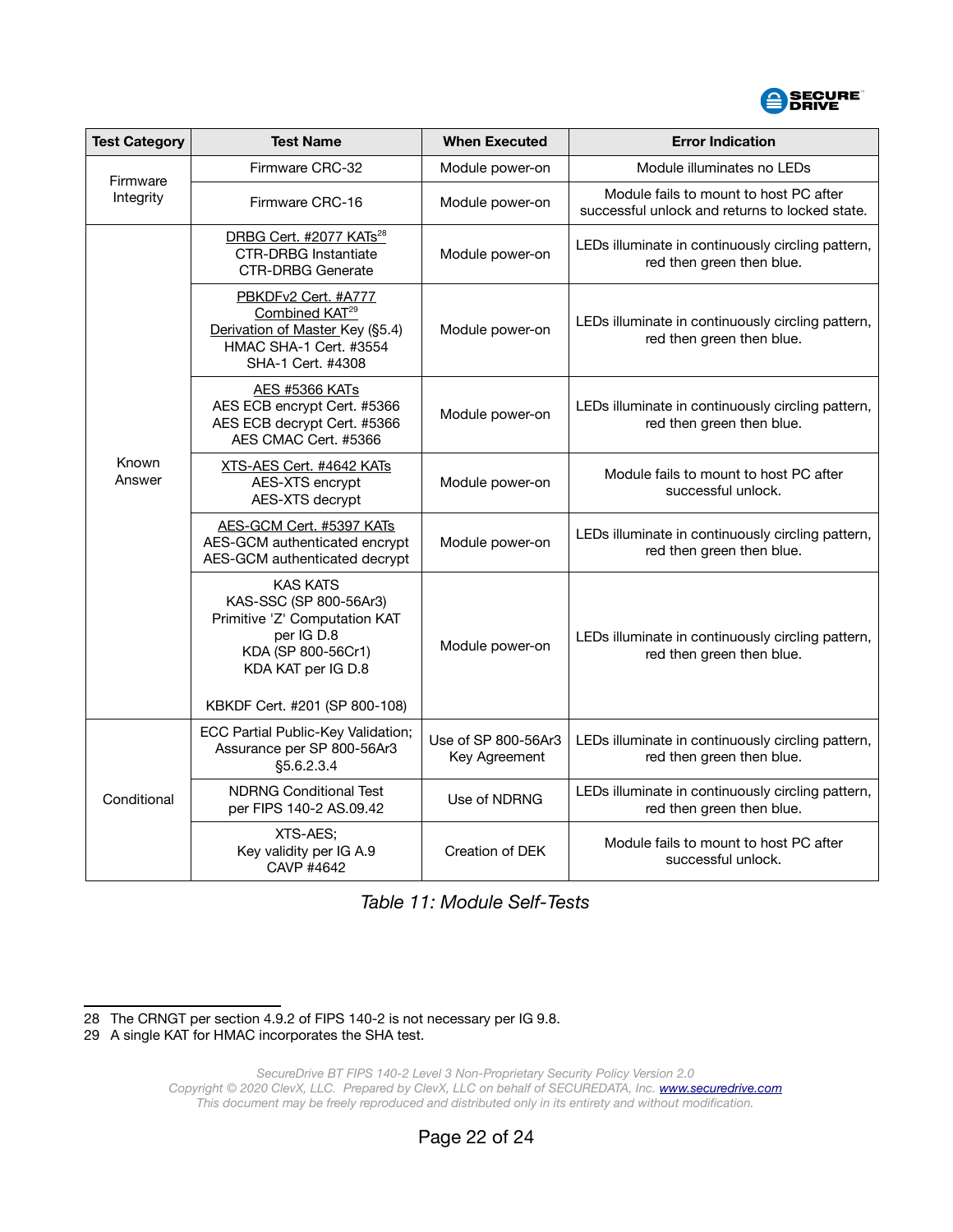

# <span id="page-22-0"></span> **9 Mitigation of Other Attacks**

The module has not been designed to mitigate attacks not addressed by the security requirements of FIPS 140-2.

## <span id="page-22-1"></span> **10 Glossary of Terms and Acronyms**

| Term            | Definition                                                        |
|-----------------|-------------------------------------------------------------------|
| <b>AES</b>      | <b>Advanced Encryption Standard</b>                               |
| AES-GCM         | AES Galois Counter Mode cipher used to encrypt Bluetooth messages |
| CO              | Cryptographic Officer                                             |
| <b>CRC</b>      | <b>Cyclic Redundancy Check</b>                                    |
| <b>CSP</b>      | <b>Critical Security Parameter</b>                                |
| <b>CTR-DRBG</b> | Counter-Mode Deterministic Random Byte Generator                  |
| <b>DEK</b>      | Data Encryption Key                                               |
| <b>DRBG</b>     | Deterministic Random Byte Generator                               |
| <b>ECB</b>      | <b>Electronic Code Book</b>                                       |
| <b>ECC</b>      | <b>Elliptical Curve Cryptography</b>                              |
| <b>ECC-CDH</b>  | <b>ECC Cofactor Diffie Hellman</b>                                |
| <b>EMC</b>      | <b>Electromagnetic Compatibility</b>                              |
| <b>EMI</b>      | Electromagnetic Interference                                      |
| <b>FIPS</b>     | <b>Federal Information Processing Protocol</b>                    |
| <b>HMAC</b>     | Keyed-Hash Message Authentication Code                            |
| <b>KAT</b>      | <b>Known Answer Test</b>                                          |
| <b>KDF</b>      | <b>Key Derivation Function</b>                                    |
| <b>KEK</b>      | Key Encryption Key                                                |
| <b>LED</b>      | <b>Light Emitting Diode</b>                                       |
| <b>NDRNG</b>    | Non-deterministic Random Number Generator; module entropy source  |
| <b>NIST</b>     | National Institute of Standards and Technology                    |

*SecureDrive BT FIPS 140-2 Level 3 Non-Proprietary Security Policy Version 2.0 Copyright © 2020 ClevX, LLC. Prepared by ClevX, LLC on behalf of SECUREDATA, Inc. [www.securedrive.com](https://www.securedrive.com/) This document may be freely reproduced and distributed only in its entirety and without modification.*